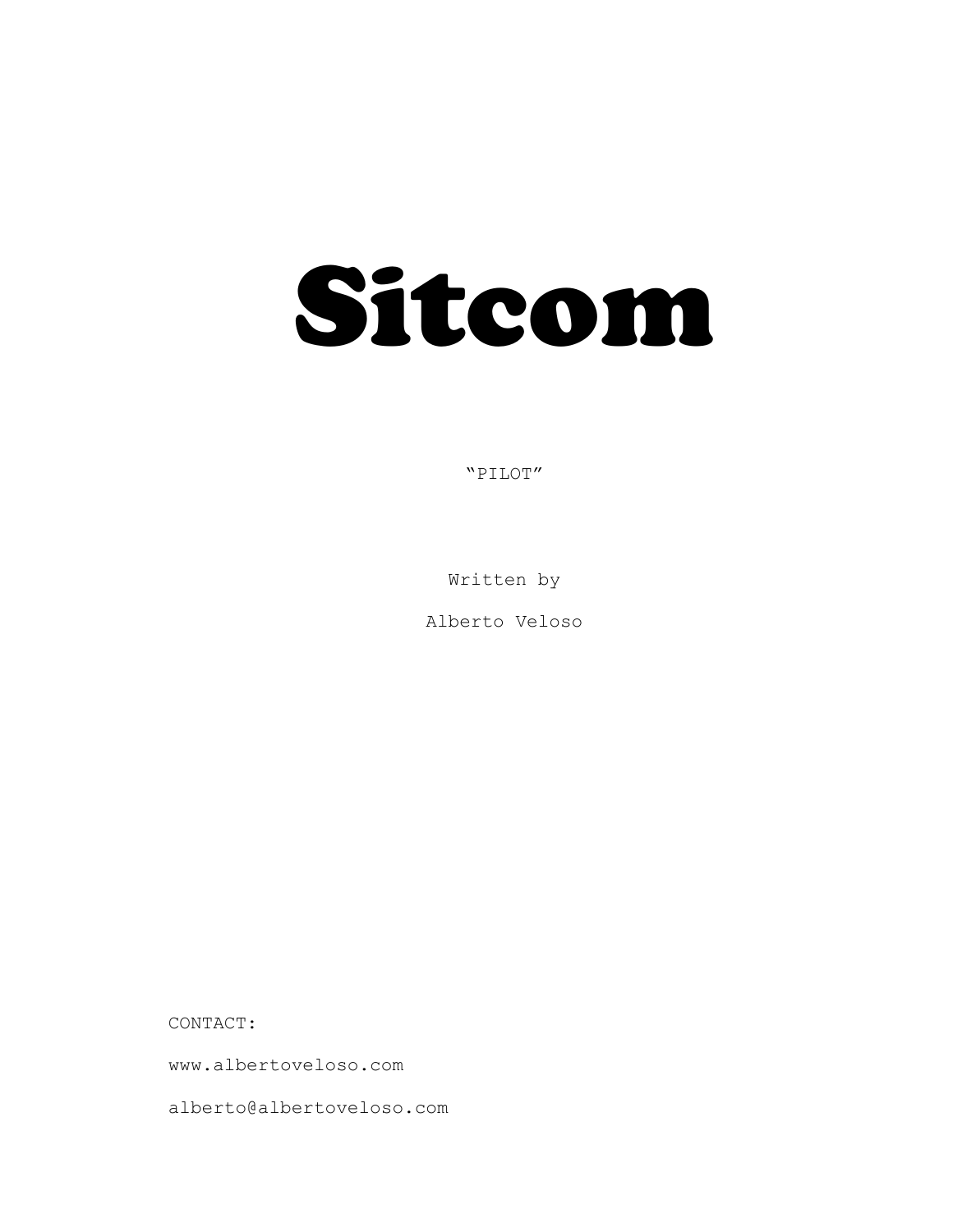## COLD OPEN

#### INT. TELEVISION STUDIO – DAY

The sitcom "Jill & Bruce" is being filmed. Actor CURTIS GRANT is playing the role of "Bruce," a tough, no-nonsense Brooklyn construction worker. The role of the ditzy, airheaded "Jill" is played by SHERYL HIGBY.

On set, the character of Bruce has just recovered an expensive designer dress from the kitchen sink.

## CURTIS

 (As Bruce) And that, babe, is why we don't put clothes down the garbage disposal.

#### SHERYL

 (In a squeaky voice) But their whole fall fashion line seemed like trash to me.

The studio audience LAUGHS. Standing nearby is DAVID WILDER. He watches the episode being taped with a mixture of excitement and awe.

### DAVID (V.O.)

TV sitcoms. The place where millions of people tune in to watch loveable characters in utterly unique situations.

The character of Bruce puts his hands on Jill's shoulders.

#### CURTIS

If the apple don't fall far from the tree, babe, then that must've been one special tree you fell from.

 SHERYL Hey! How did you know I fell from a tree when I was little?

CURTIS

Lucky guess.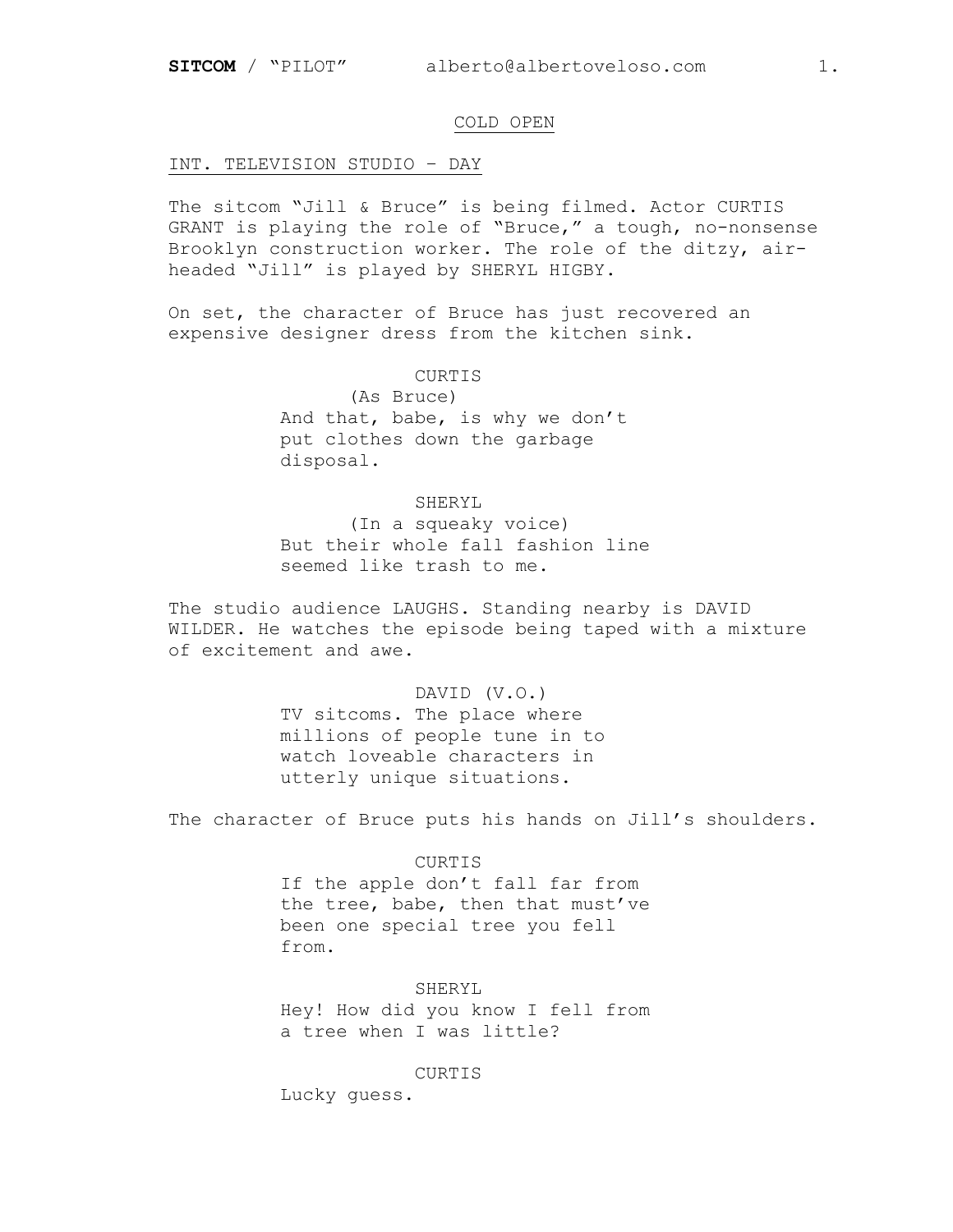Again, the studio audience erupts in LAUGHTER right before the onset director yells...

#### DIRECTOR

Cut! That's a wrap on episode 12.

Instantly, Curtis, who just a moment ago was playing a gruff construction worker, switches back to his true self, an effeminate, flamboyant British actor.

#### CURTIS

About bloody time! I thought I was going to get actor's carpal tunnel from doing that scene so many times. Who could have imagined it would be so difficult to pull a dress out of a bloody hand basin? I told them they should have used a pair of knickers!

David stares as Curtis passes him by.

DAVID (V.O.) Amazing how characters can be so different from the real life actors.

David approaches Sheryl, the actress playing Jill.

 DAVID Sheryl Higby? Hello. I just wanted to say that I'm a huge fan of your work.

 SHERYL (In her character's ditzy voice) Oh my god! That's awesome. I love fans. People, fans. Not the ones that blow air, you know. They're just okay. Not very friendly, though. It's always...

She cups her lips and makes a swirling SOUND, similar to that of a fan.

David CHUCKLES.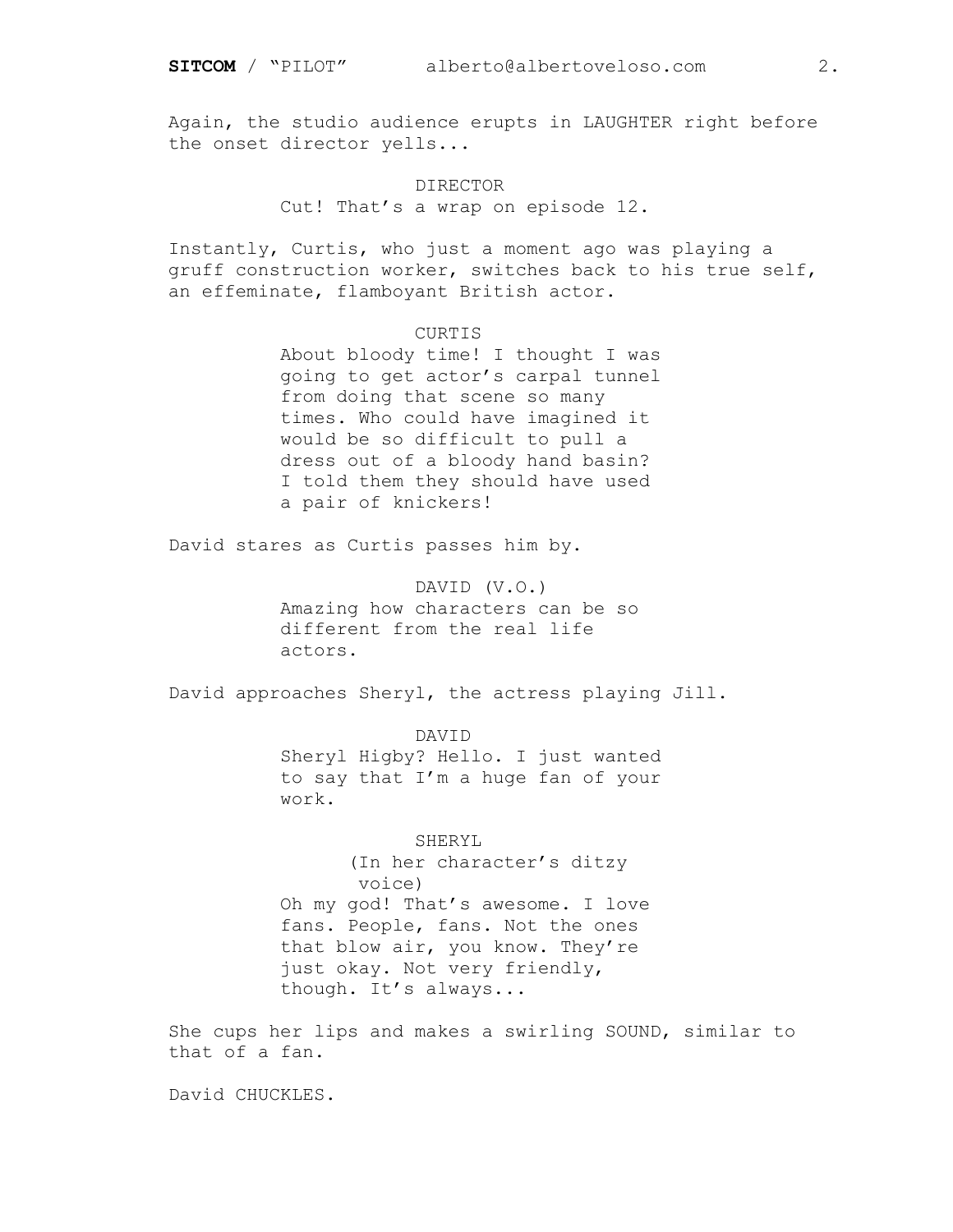DAVID That's funny, Ms. Higby, but you don't have to stay in character for me.

## SHERYL

Oh my god! I'm so sorry. Sometimes you pretend so long you forget when to stop. Just a second.

She closes her eyes and clasps her hands as if meditating.

## SHERYL

(Chanting)

Ommmmmmmmmmmm.

David stares at her like she's crazy, until she suddenly stops.

## SHERYL

 (In the same annoying voice) There we go. All better.

David nods awkwardly.

 DAVID (V.O.) Then again, some characters seem pretty true to life.

 SHERYL Did you come to watch the rehearsal today?

## DAVID

No, actually, my name is David Wilder. I'm the new associate producer.

A LOUD CRASH is hard as one of the crewmembers drops a piece of equipment.

All activity on the set comes to a abrupt stop. The set workers turn and stare at David with a look of anger, fear, and disgust.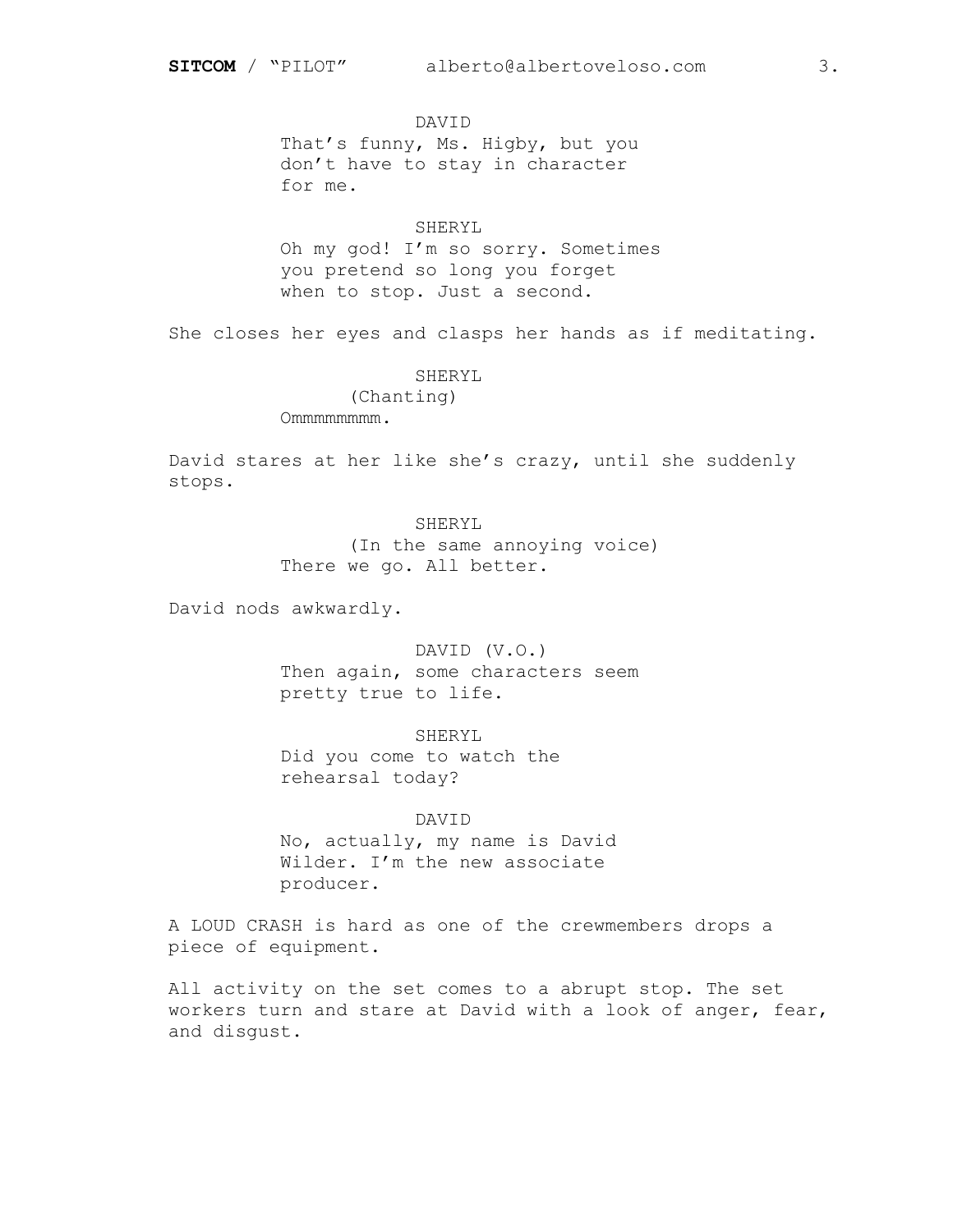DAVID (V.O.) Not exactly the warm welcome I was hoping for.

David smiles nervously.

## END OF COLD OPEN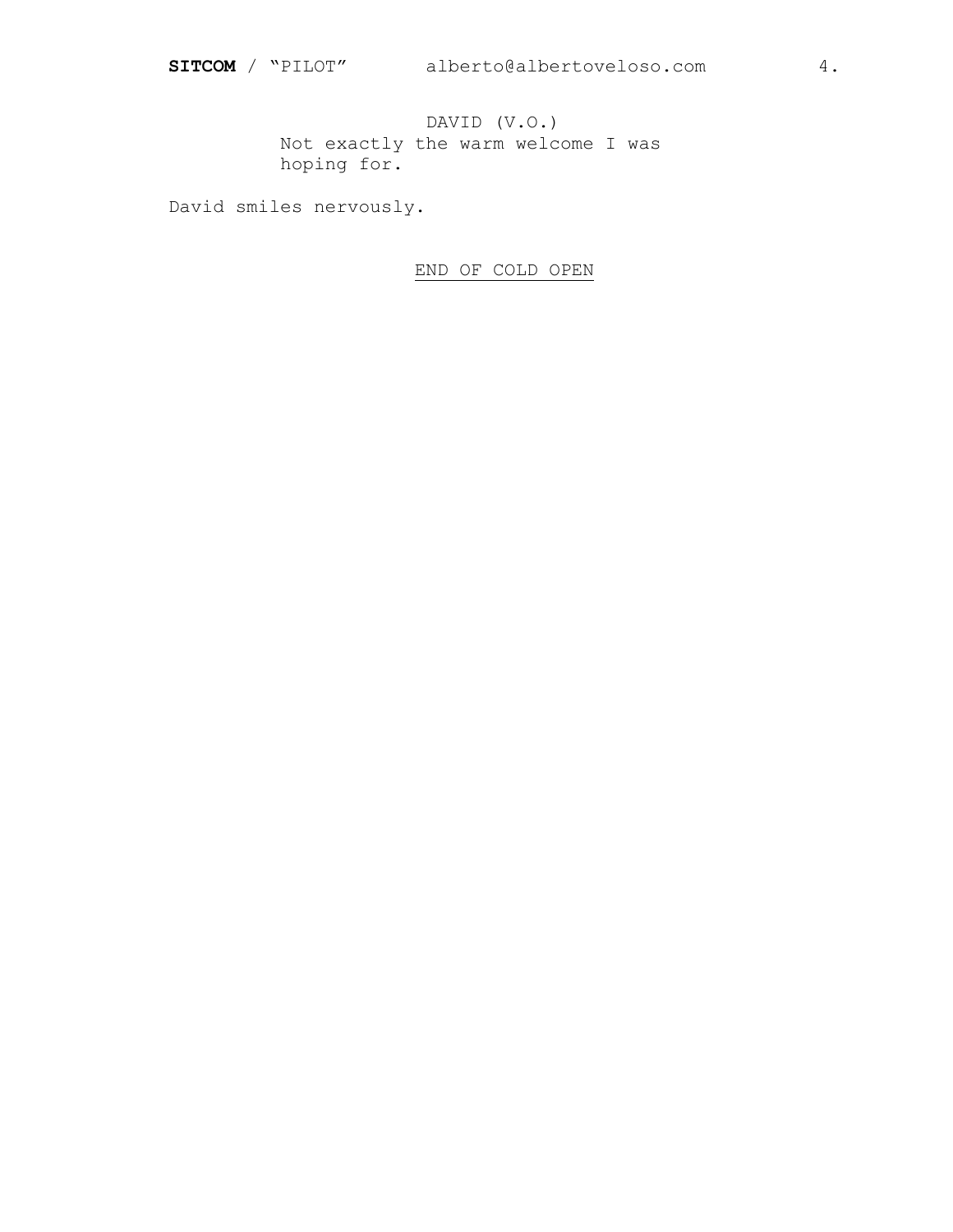## ACT ONE

#### INT. CONFERENCE ROOM – DAY

The senior crewmembers for "Jill & Bruce" are sitting at the conference table, along with the lead actor and actress of the show.

Clearly noticeable is RONALD TINFILL, lead cameraman for the show, twitching fiercely with fear. He suffers from paranoia and anxiety.

To Ronald's left is AMANDA STONE, a former Miss California who is as cold-hearted as she is attractive. She's flipping nonchalantly through a magazine.

To the other side of Ronald is HEATH GREEN, lead writer for the show, wearing a t-shirt that reads "POT IS HOT," with a picture of Parish Hilton smoking a blunt.

#### RONALD

This is it! I feel it! I have a radar for this sort of thing. I'm getting fired!

#### HEATH

Relax. You're not going to lose your job, man.

#### RONALD

The axe is coming. I can practically feel its cold steel against my skin.

#### SHERYL

Didn't you say the same thing the last time a producer was hired?

#### RONALD

Yeah, but I had a cold then. The radar was off.

 HEATH I think the radar might be retarded.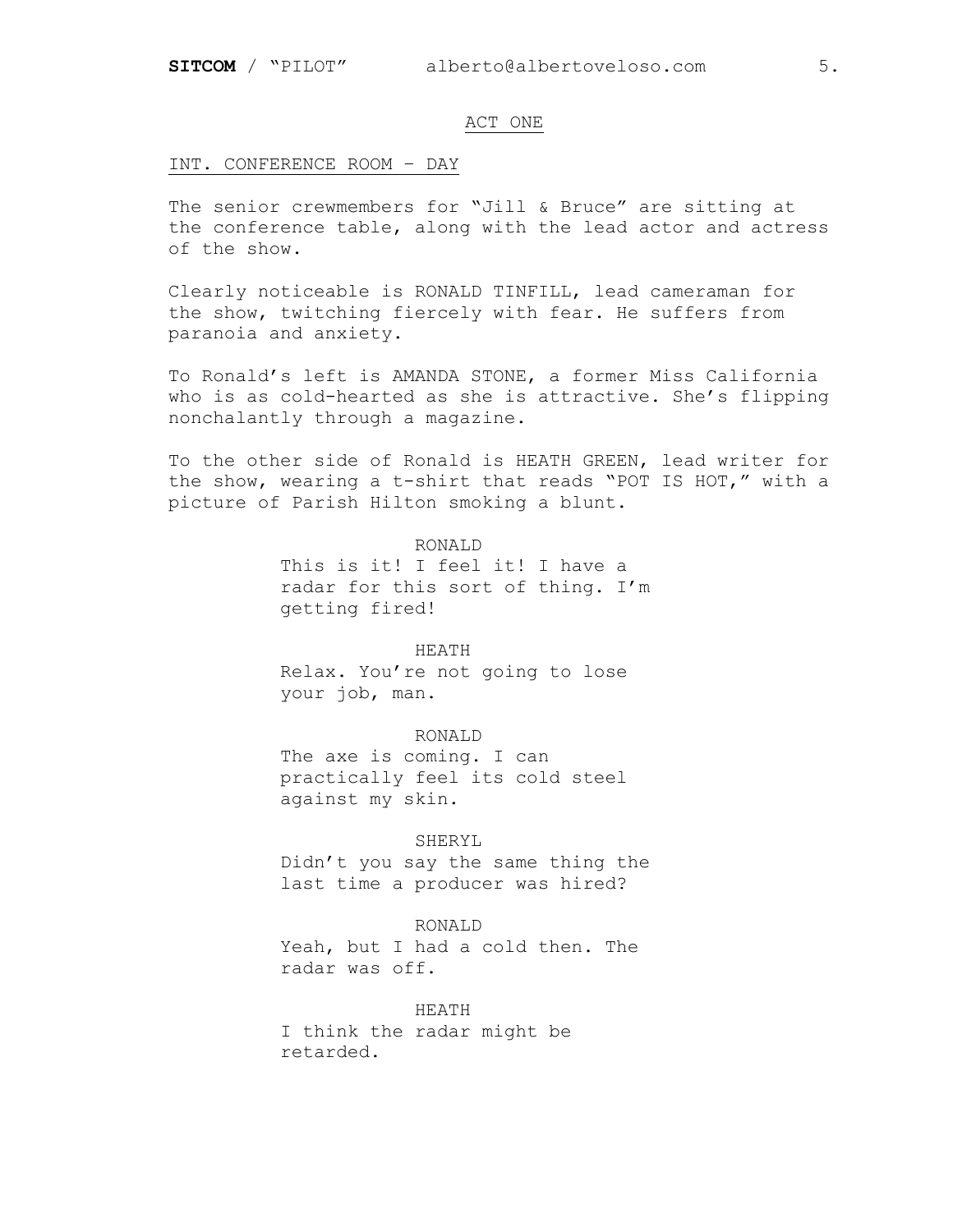## AMANDA

 (To Ronald) All I know is if you don't stop twitching, I'm going to shove this magazine in your ear.

#### RONALD

That's exactly what he wants. To turn us against each other.

## CURTIS

Well, bollocks, maybe this new chap will finally give my character the depth he deserves. I'm thinking of a scene where my character cries as he listens to an Italian aria. Perhaps "Vissi d'arte" by Puccini.

#### HEATH

Your character's a construction worker from Brooklyn.

#### CURTIS

I see. Perhaps something by that bloke Kid Rock, then**.**

The chatter dies as David walks into the conference room.

#### DAVID

Hello everyone. Let me officially introduce myself. My name is David Wilder, and I'm going to be the new associate producer for "Jill & Bruce."

# RONALD

 (To himself) This is the end. I feel it.

## DAVID

I know bringing in a new producer usually means layoffs and radical changes...

Ronald takes a big GULP.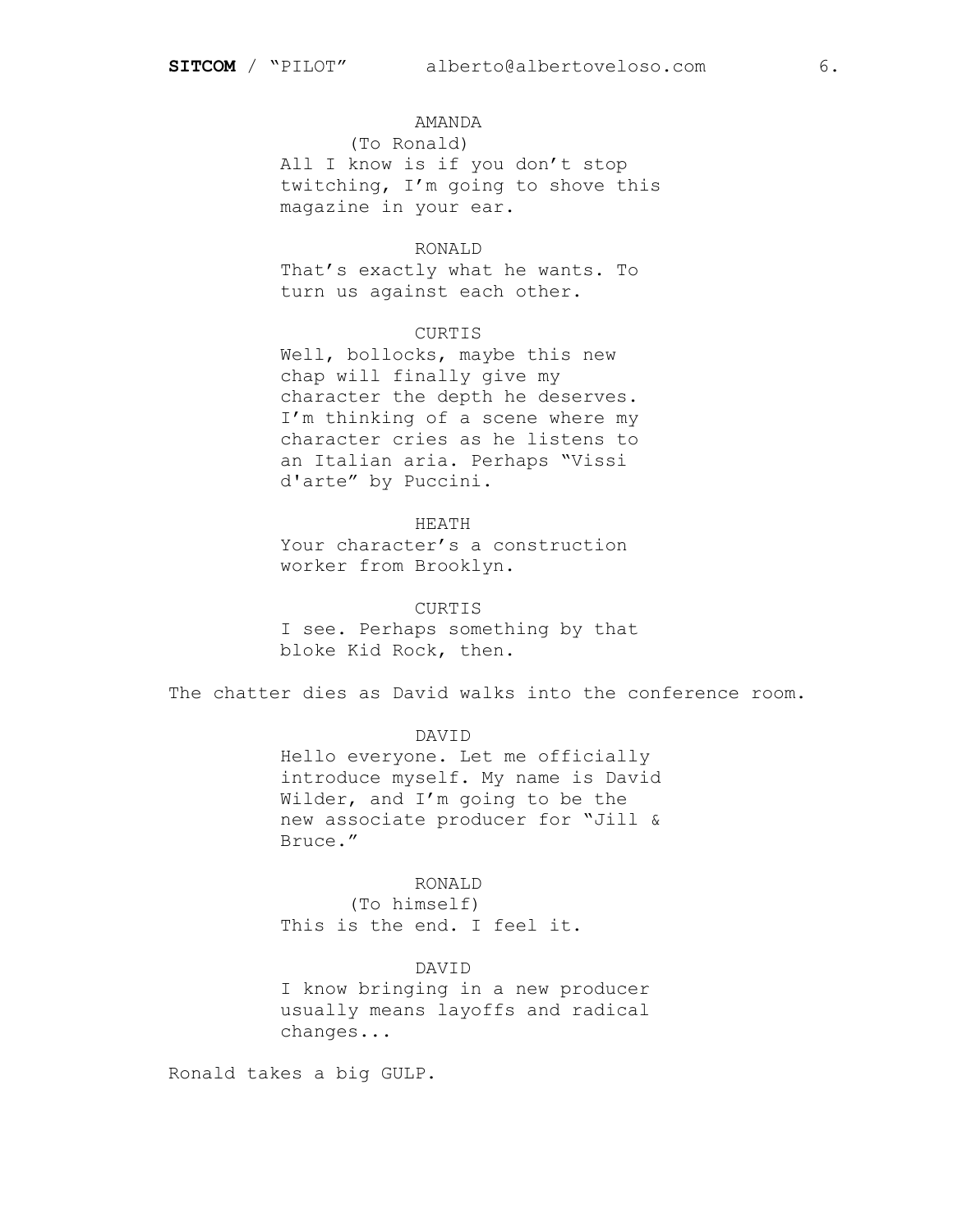## DAVID (CONT'D)

...but I want to assure you all that I'm a huge fan of "Jill & Bruce," and I want to help make the show the best it can be.

## RONALD

 (Feeling calmer) I like that. That sounds positive.

## AMANDA

The last producer said the exact same thing.

#### RONALD

Really?

 AMANDA Then he fired half the staff.

#### DAVID

I promise, nothing like that is gonna happen. But before we talk about the show, it might be a good idea to make some acquaintances. Our stars, Sheryl Hill & Curtis Grant, hardly need introductions. (Points to Amanda) Why don't we start with you?

## AMANDA

My name's Amanda Stone. I'm the personal assistant to the lead associate producer, which I suppose makes me your personal assistant.

 DAVID Nice to meet you, Amanda.

## AMANDA (Conceited) Yes, I know it is.

David's not sure how to interpret the comment.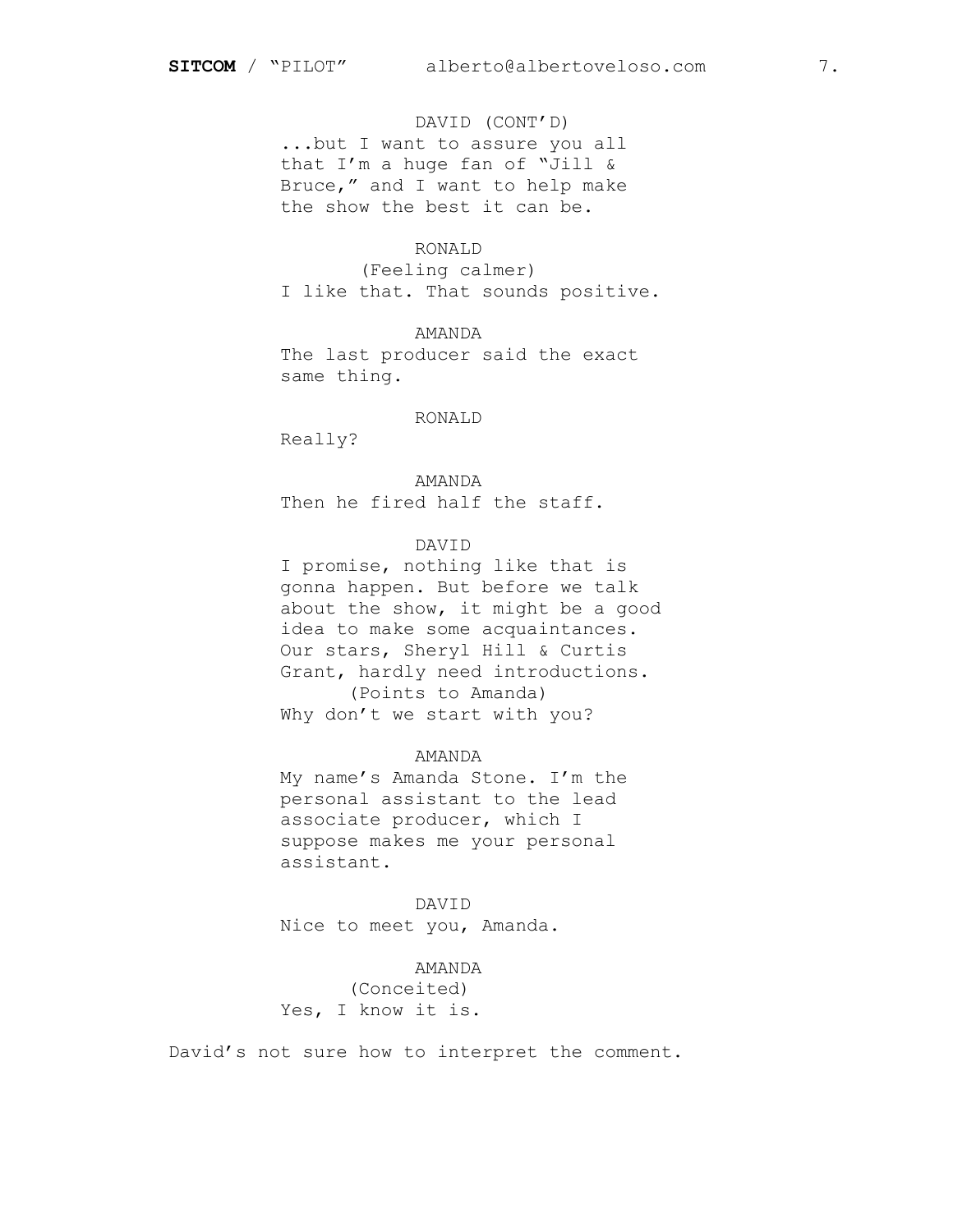DAVID Um, okay. Next. (Points to Heath)

#### HEATH

Name's Heath. I, like, put words on a blanket sheet of paper until they form sentences and stuff.

 DAVID So, you're our lead writer?

 HEATH Yeah, I guess some people it "writing." Can't imagine why, though.

 DAVID Okay. Good to have you, Heath. And you must be--

Ronald pops up from his chair and starts shaking David's hand.

> RONALD Ronald Tinfill. Lead Cameraman.

 DAVID Good to meet you, Ron.

 RONALD (Still shaking hand) Thank you, sir. Thank you. Did I mention I have 3 children? All financially dependent on me? Also, a sick mother. She has Bruxism. She grinds her teeth at night. It can cause cavities.

DAVID

Um... okay.

RONALD

Just thought you should know.

Ronald finally releases David's hand and sits in his seat.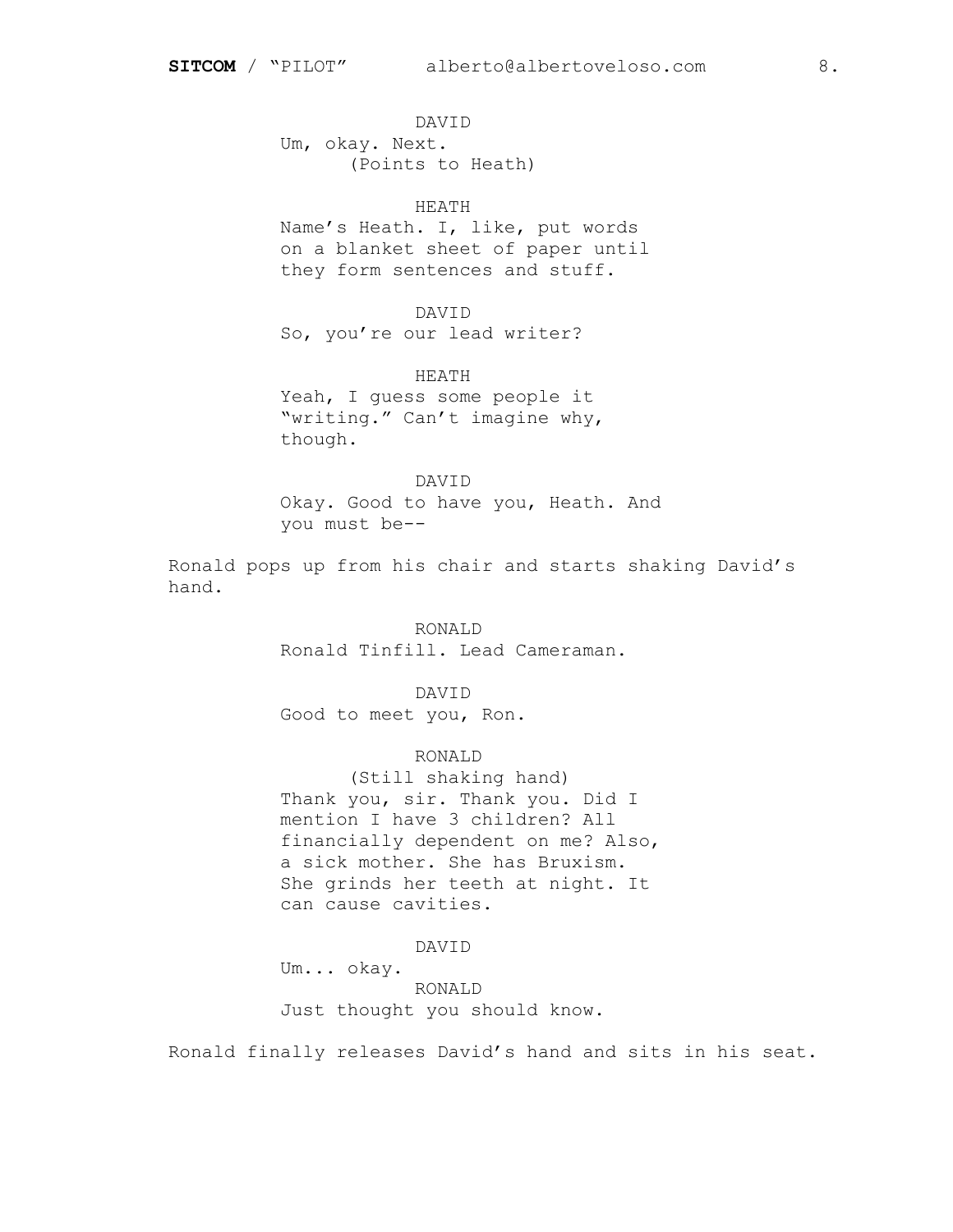CURTIS Excuse me, David, but I was wondering what changes you were planning on making to the show.

#### DAVID

Excellent question. "Jill & Bruce" has a long history as one of the most successful single camera sitcoms on television. However, as you know, the ratings have been slipping the past two seasons.

Ronald suddenly stands up and starts pointing at Heath.

#### RONALD

It's all Heath's fault! He's the writer! Blame him! It's his stories that are flushing us down the toilet!

 HEATH That's so uncool, dude.

#### DAVID

I'm not here to blame anyone, but it's important that we make our next episode the best one yet. Especially since it's due tonight at 9. To accomplish this, I called a few friends of mine at Panavision and got them to lend us the new Red One camera. (Shouting off screen) Bring it in, guys!

Two crewmembers bring in the state of the art, highly expensive camera, along with a chilled bottle of champagne.

Everyone at the table watches in amazement.

 EVERYONE AT TABLE (Together) Ooooooooooh.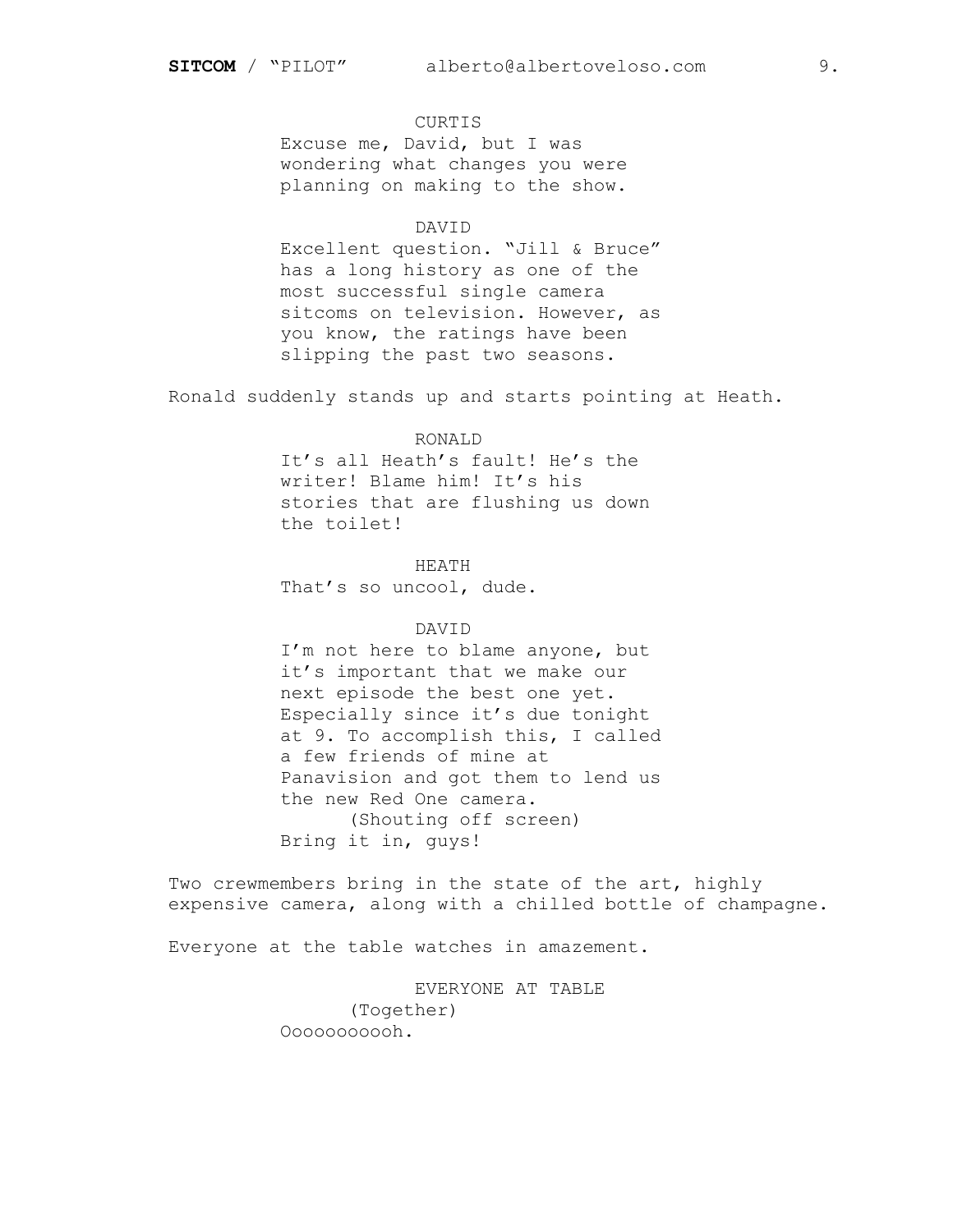## DAVID

But that's not all. I've brought in a very special guest director. You may have seen his work in such classic films as "The Silent Bell" and "Light Needs Shadow." Ladies and Gentlemen, I give you Ian Birdman.

David gestures, and Ian Birdman, the elderly Oscar-winning director, enters the room. He walks with the labored steps of a 76 year old. Everyone at the conference table breaks out into APPLAUSE.

> HEATH I can't believe it. We've got, like, a real director for a change.

 SHERYL It sure seems like this new producer knows what he's doing.

 RONALD I love him! I love him already! I only just met him and I love him!

David gestures for the APPLAUSE to die down.

 DAVID Hopefully, this will be the first in a long line of talented guest directors. Now, let's open some champagne.

David grabs the bottle and prepares to pop off the cork.

 DAVID To a smooth and trouble-free shoot!

David POPS the cork near the old director's ear.

The director grabs his chest, falls to the ground, and dies of a fatal heart attack.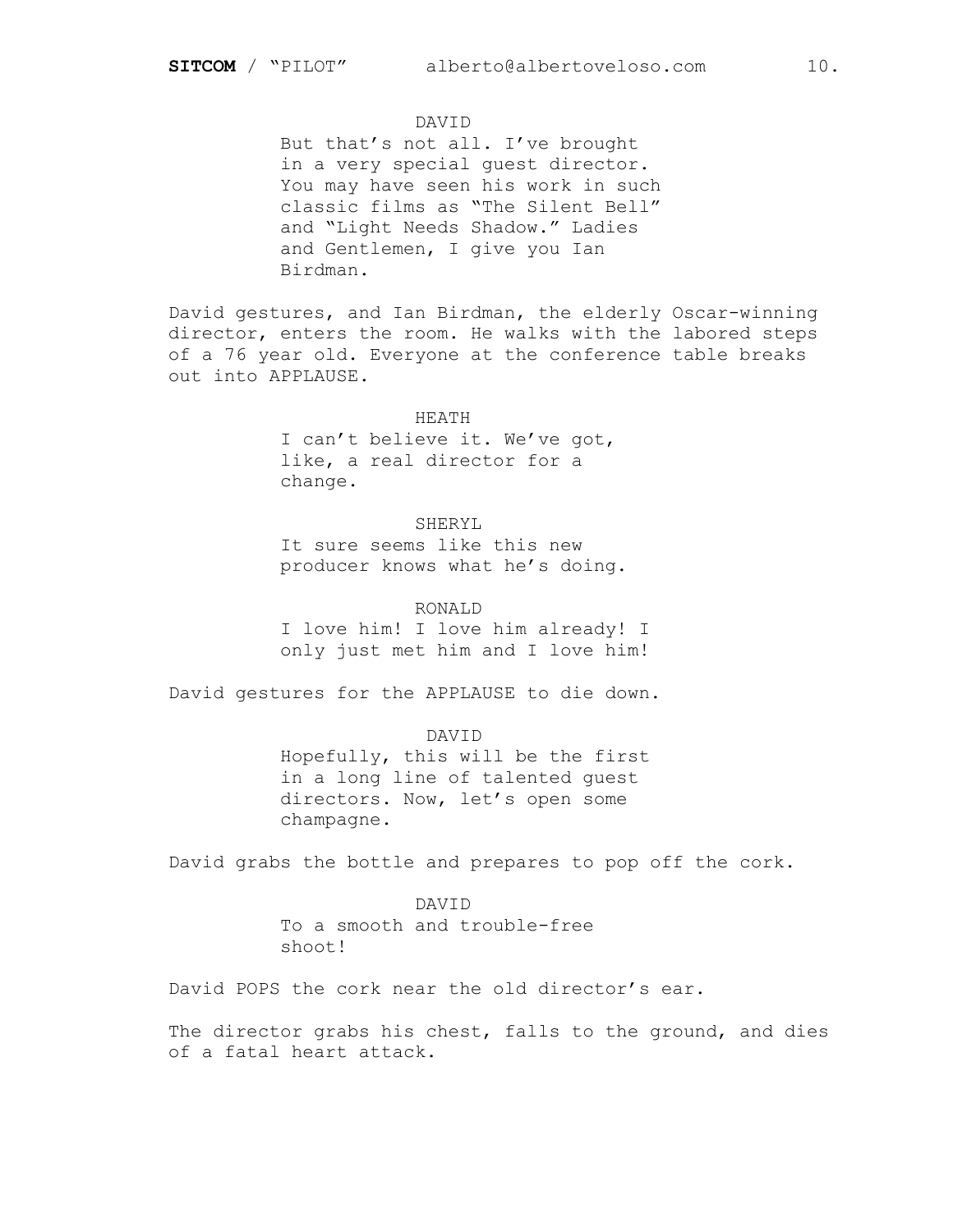The cast and crew at the table quickly get up and circle the old man on the ground. POV shot as the cast stares down at the corpse.

SHERYL

Is he...?

 HEATH He's totally dead.

 AMANDA So much for trouble-free.

## INT. CONFERENCE ROOM - LATER

Ian Birdman's body is being carried away on a stretcher by ambulance workers.

David watches in a daze, completely dismayed by his terrible luck. Heath approaches him.

HEATH

Well, they always said TV will kill a director's film career. I just didn't think they meant literally.

David glares at Heath.

 HEATH What? Too soon?

David turns and walks off to his...

INT. PRODUCER'S OFFICE - DAY

Amanda follows close behind him.

DAVID

I'm dead.

#### AMANDA

Technically, Ian Birdman's dead. You're just irrevocably screwed.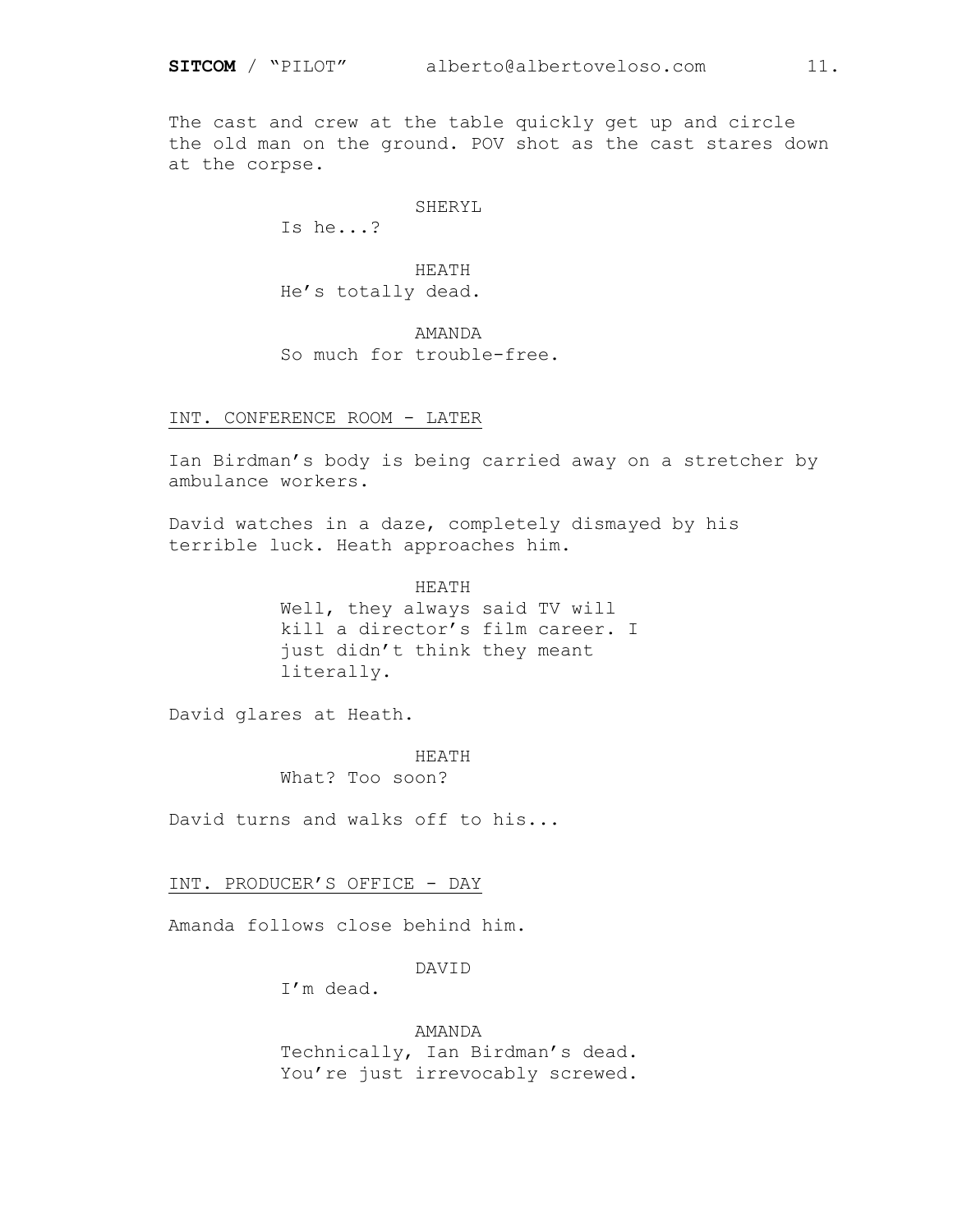DAVID (Thinking aloud) I can fix this.

AMANDA

I doubt it.

## DAVID

I just need to find a new director and finish the episode, that's all.

AMANDA

Not gonna happen.

David finally turns to her.

#### DAVID

Did you come here to spread your own special brand of optimism?

#### AMANDA

I'm supposed to help orient new producers in their new office. So here goes. (Pointing to each item) Chair. Desk. Cabinet. Walls. Questions? No? Good. Call me if you need something.

Amanda starts to leave.

 DAVID (Still thinking out loud) We just have to make sure Mr. Lords doesn't find out.

## AMANDA

Oh, that reminds me. Mr. Lords is on Line Three. Tootles!

Amanda exits.

David, anxious, sits at his desk and picks up the phone.

 DAVID Mr. Lords, sir. How are you?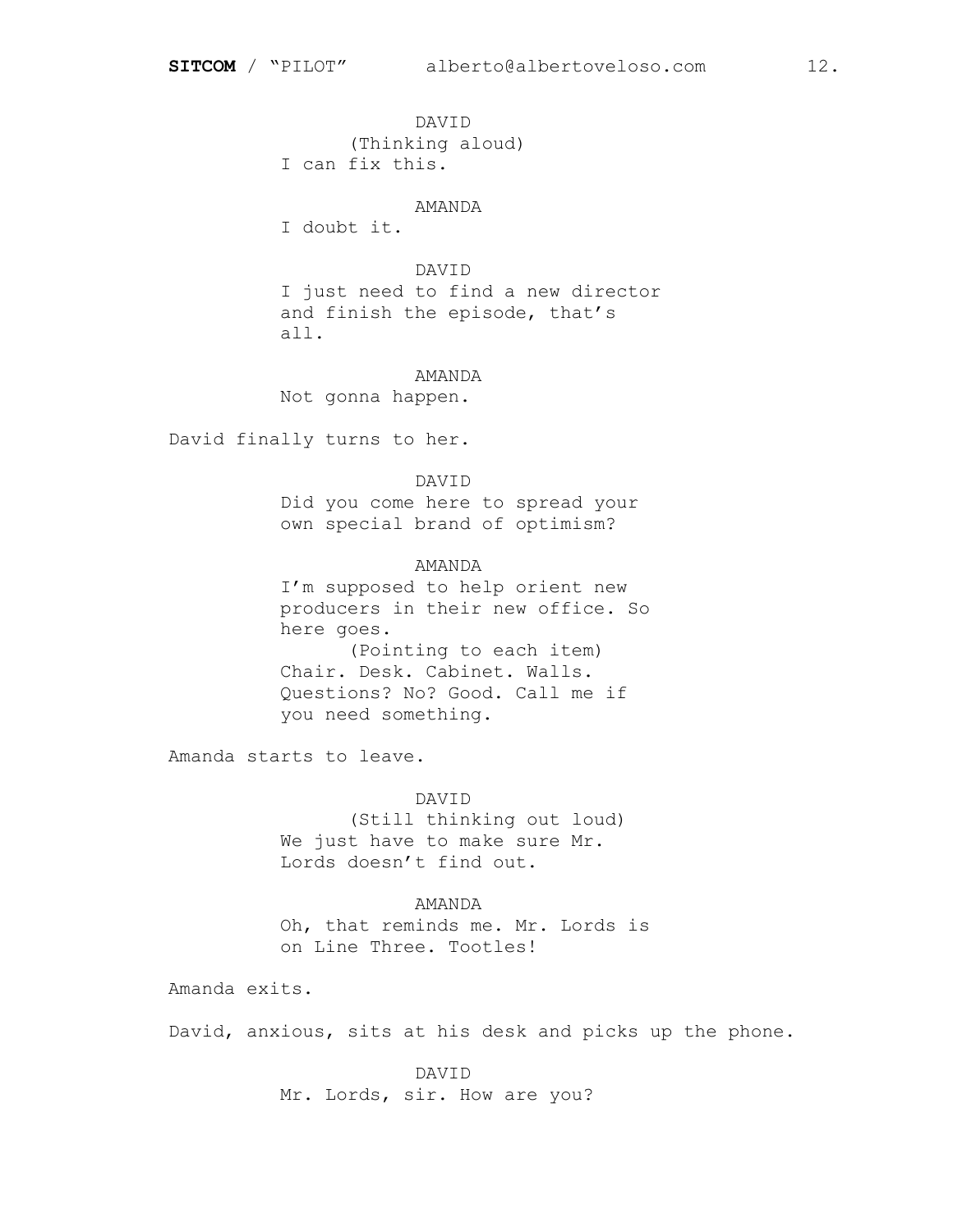INTERCUT TELEPHONE CONVERSATION – DAVID AND JULIUS

JULIUS LORDS, the executive producer for "Jill & Bruce," is talking on his cell phone while getting massaged by two gorgeous women in bikinis.

> JULIUS The real question is, how are you?

 DAVID Peachy, Mr. Lords. Never better.

JULIUS

Any problems?

Through his office window, David can see and hear Ronald scrambling through the studio in a panic.

## RONALD

He's only been here 20 minutes and he's already killed someone! We're all next!!!

 DAVID Um, nothing major, sir.

#### JULIUS

Excellent. I have complete faith that you'll be able to turn that show around.

DAVID

Thank you, sir.

#### JULIUS

And I want you to know that I'm working just as hard to keep "Jill & Bruce" on the air. (Whispering to masseuses) Little lower, honeys.

#### DAVID

I appreciate that sir. Thank you. Have a great day.

David hangs up the phone. Outside, Ronald continues his ranting.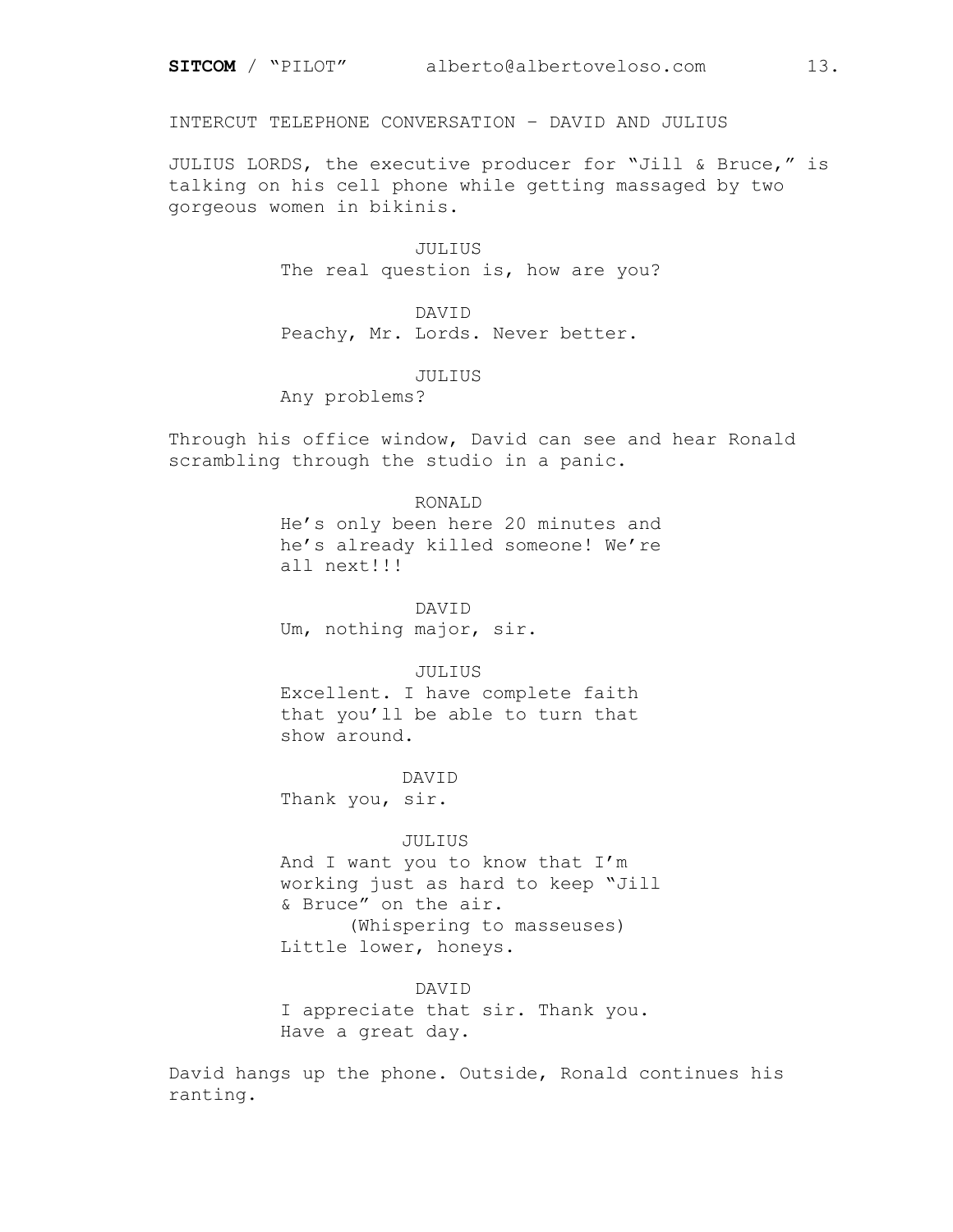RONALD I can't lose my job! I can't!

 DAVID God, I'm screwed.

#### INT. TELEVISION STUDIO – DAY

Ronald is still running through the studio in a panic.

 RONALD This is the ennnnnndddddd...

He passes by Heath and Curtis.

#### HEATH

I'd like to say that's not something you see everyday... but it kinda is around here.

## CURTIS

It's fascinating, really. Death affects us all so differently, and today, we witnessed the death of a legend. A god in the pantheon of film.

#### HEATH

Ummmm... aren't gods supposed to be immortal?

#### CURTIS

Be that as it may, I strongly feel that new life can still spring from this solemn event.

#### HEATH

Are you saying you want to have a baby with me?

#### CURTIS

No, bloody hell! I want my character to breath new life. I want more character development. I want something groundbreaking for a change!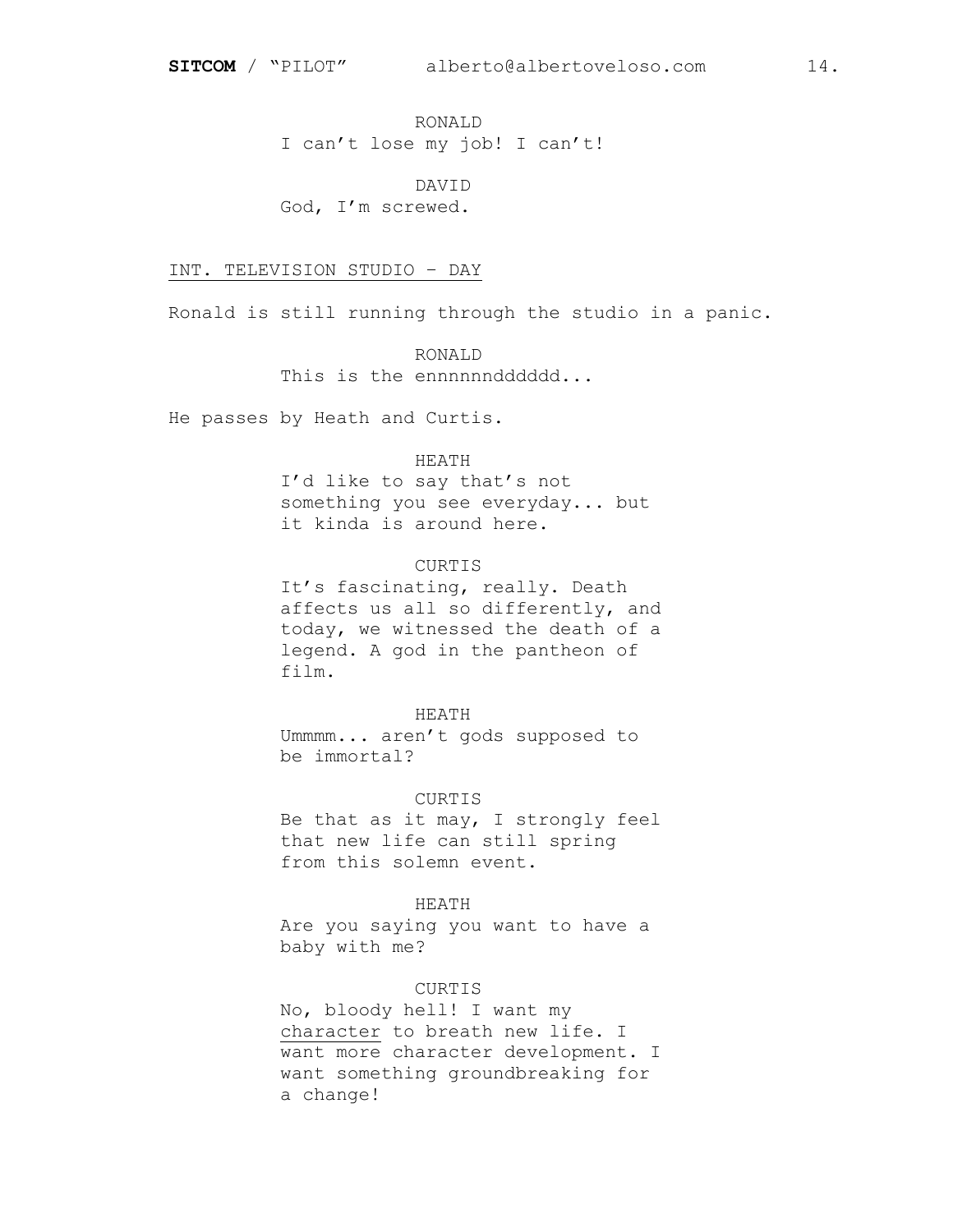## HEATH

Like what?

#### CURTIS

Well, perhaps my character can have a mid-life crisis and quit the construction business. Perhaps he can become a professional ballet dancer and travel Europe for a few seasons with The Royal Ballet. Then maybe he'll meet Ricardo, a fellow troupe member, who will inspire in him a raw sexual awakening. Three years & two French poodles later, they'll buy a shack in the Hawaiian island of Nihoa and live out the rest of their days in blissful tranquility. What do you think?

Curtis looks over and sees Heath staring at him with an expression of complete and utter shock.

#### CURTIS

Right, then. Went too far. I'll just walk away now and pretend we never had this conversation.

Bruce starts walking away. Heath continues to stare with the same shell-shocked gaze.

#### INT. PRODUCER'S OFFICE – LATER

Amanda enters carrying a stack of mail and places it on David's desk. David is on the phone.

> DAVID Hello? Yes, I'm still holding. Oh, he can't, can he? Thanks anyway.

David hangs up the phone.

 DAVID That's the fifth director that's turned me down.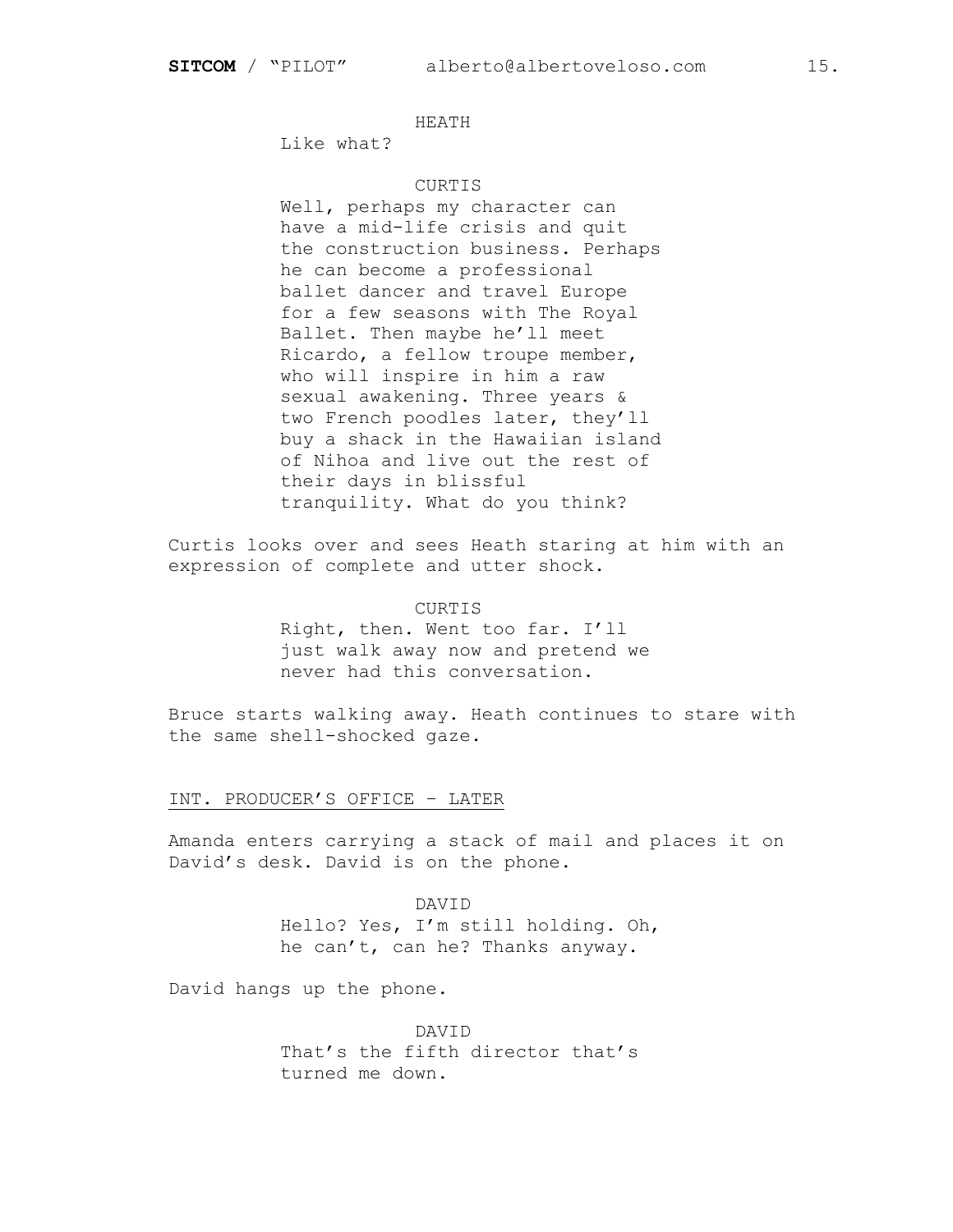AMANDA

Don't take it too hard. You seem like the type that's experienced plenty of rejection.

 DAVID What am I going to do?

AMANDA

You could pray.

## DAVID

Pray?

#### AMANDA

Yeah. Supposedly gives people hope or something. Of course, in your case, it would be false hope, since your screwed beyond redemption.

 DAVID Hope! That's it!

David grabs the phone and starts dialing.

 AMANDA Who are you calling?

#### DAVID

Esperanza Rojas. Esperanza means hope in Spanish. We went to film school together. I heard she was directing now. I just hope she's not making A-list, multi-million dollar movies just yet.

EXT. PARK - DAY

CLOSE-UP on ESPERANZA "ESPY" ROJAS, a beautiful Mexican-American director. She's crouching behind a film camera.

ESPY

Action!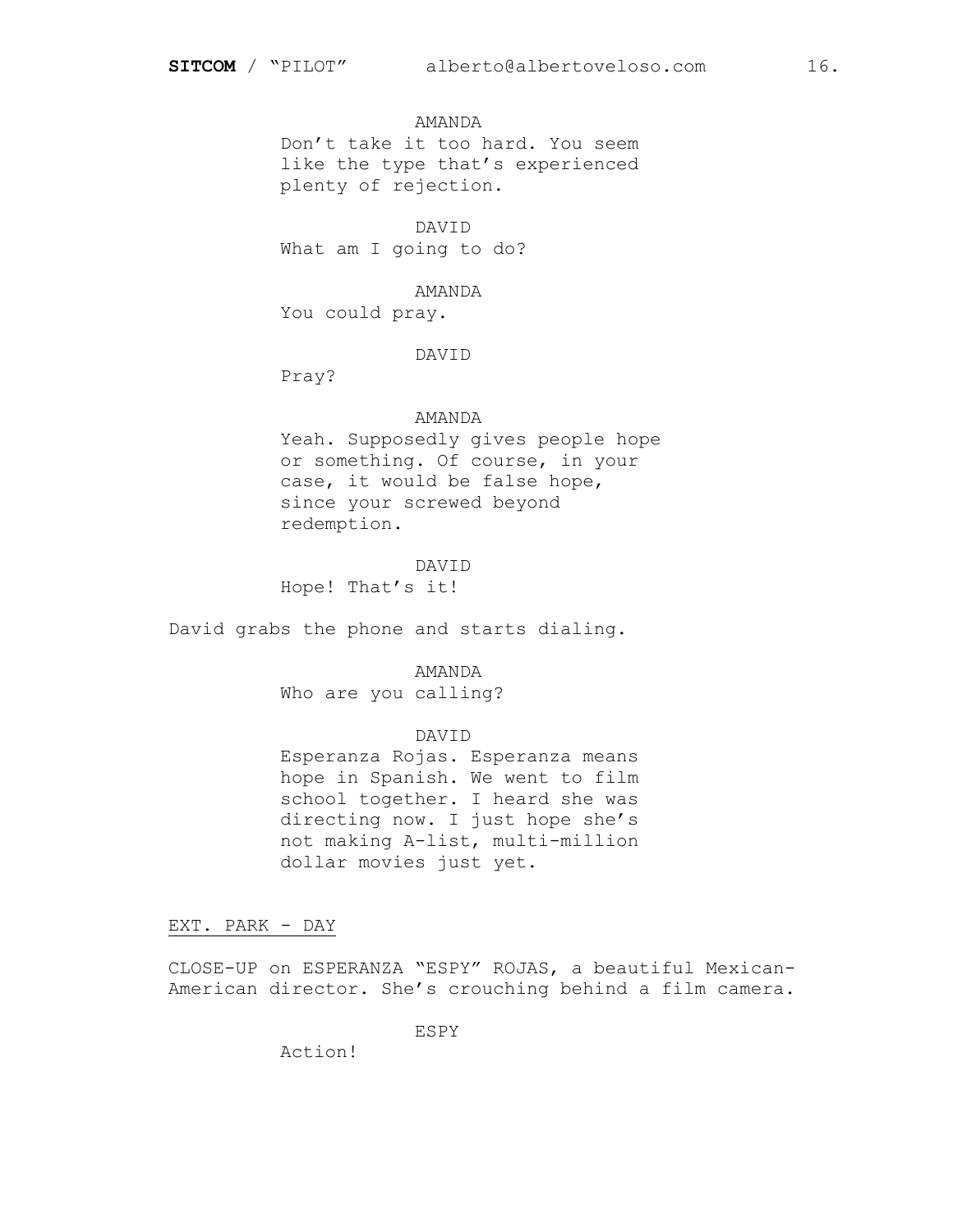PULL BACK TO REVEAL a lily on the ground, the current subject of the camera's gaze.

> ESPY Bloom, damn it! Bloom! These damn foliage actors. What do you need? Some motivation? Pretend there's a lawnmower coming around the corner.

Her cell phone RINGS. She checks her caller id, then answers.

#### ESPY

Hello?

INTERCUT TELEPHONE CONVERSATION – DAVID & ESPY

#### DAVID

Espy, hi. It's David. I don't know if you remember me--

ESPY

 (Interrupting) The answer's no.

 DAVID Wait, what? What do you mean "no"?

ESPY

No, as in negative. Negatory. Not gonna happen. I'm not going to direct your episode.

#### DAVID

 (Flabbergasted) What? How did you know?

#### ESPY

I know everything, David. It's a curse. Plus, the word's already gotten out about how you killed the greatest director in cinematic history.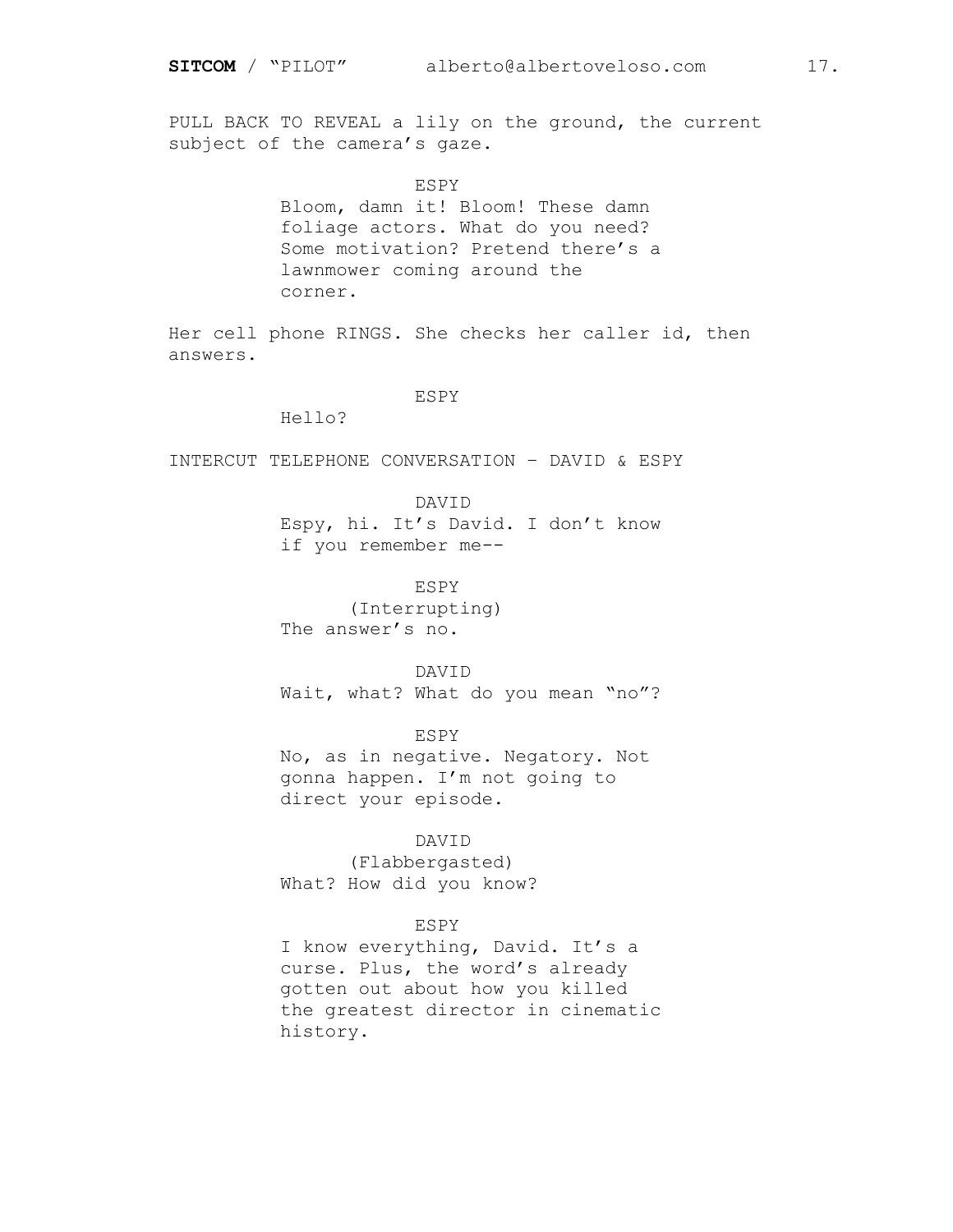DAVID I didn't kill him! Not on purpose, anyways.

 ESPY The answer's still no.

DAVID

But... why not?

ESPY

Because, unlike some, I refuse to sell out.

## DAVID

It's a paying job, Espy. Be realistic. You can't film sunflowers all your life.

ESPY

Shows how much you know, Mr. Big Time Producer. I've moved on to lilies now.

#### DAVID

Come on, Espy. Why won't you do this for me?

#### ESPY

The question is why are you doing this? What happened to that kid in film school who was gonna be the greatest screenwriter of all time? He's turned into some soulless, corporate TV corkscrew killer.

David SIGHS.

 DAVID Will you do it or not?

#### ESPY

I thought "no" was pretty selfexplanatory.

 DAVID You'll have full creative control.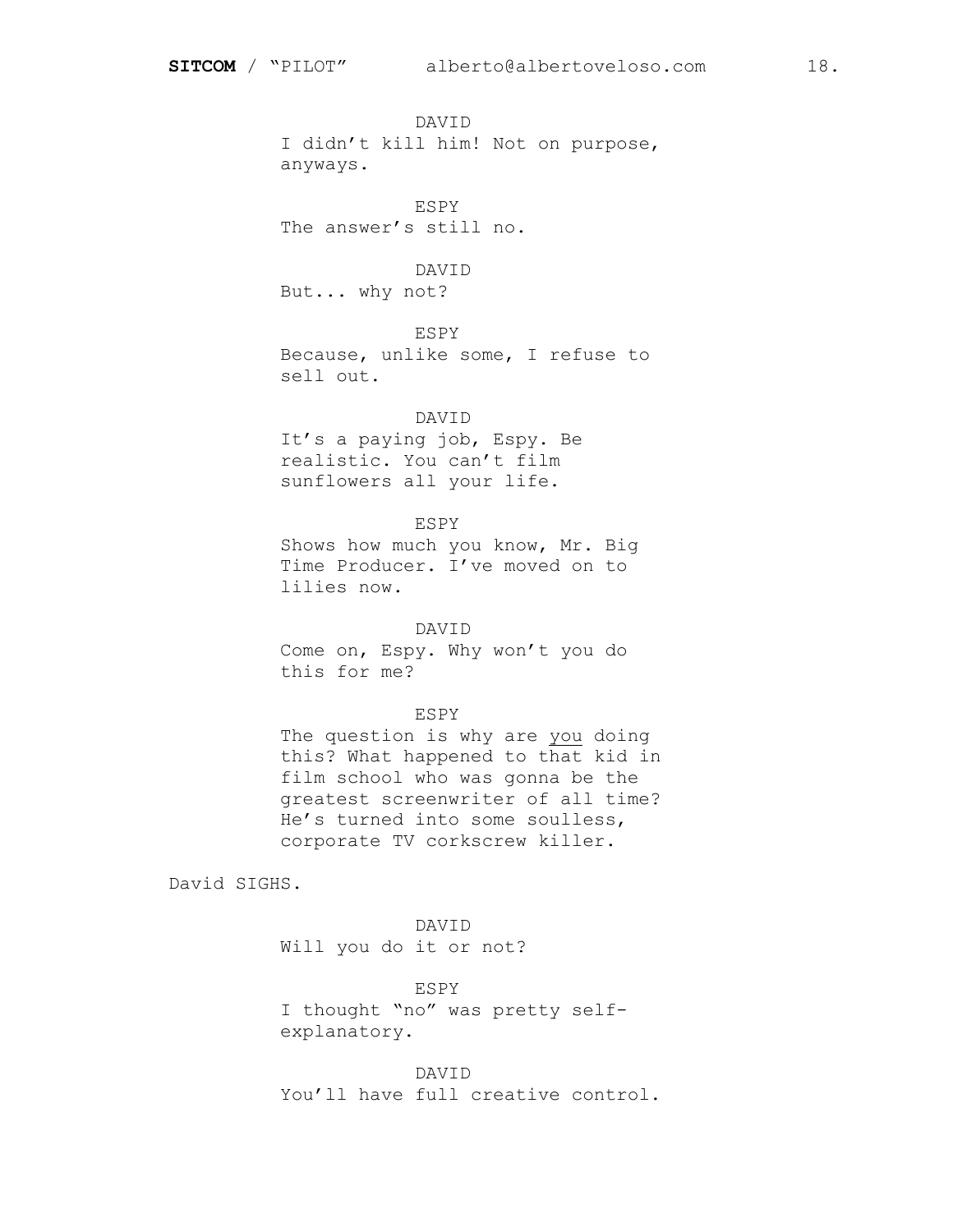Espy stops. She smiles widely.

 ESPY Just the words a director wants to hear. Be there in 20 minutes.

She hangs up and grabs her camera as she leaves the park.

 ESPY (To flower) And you. Go over your lines. I want them memorized by the time you get back.

END OF ACT ONE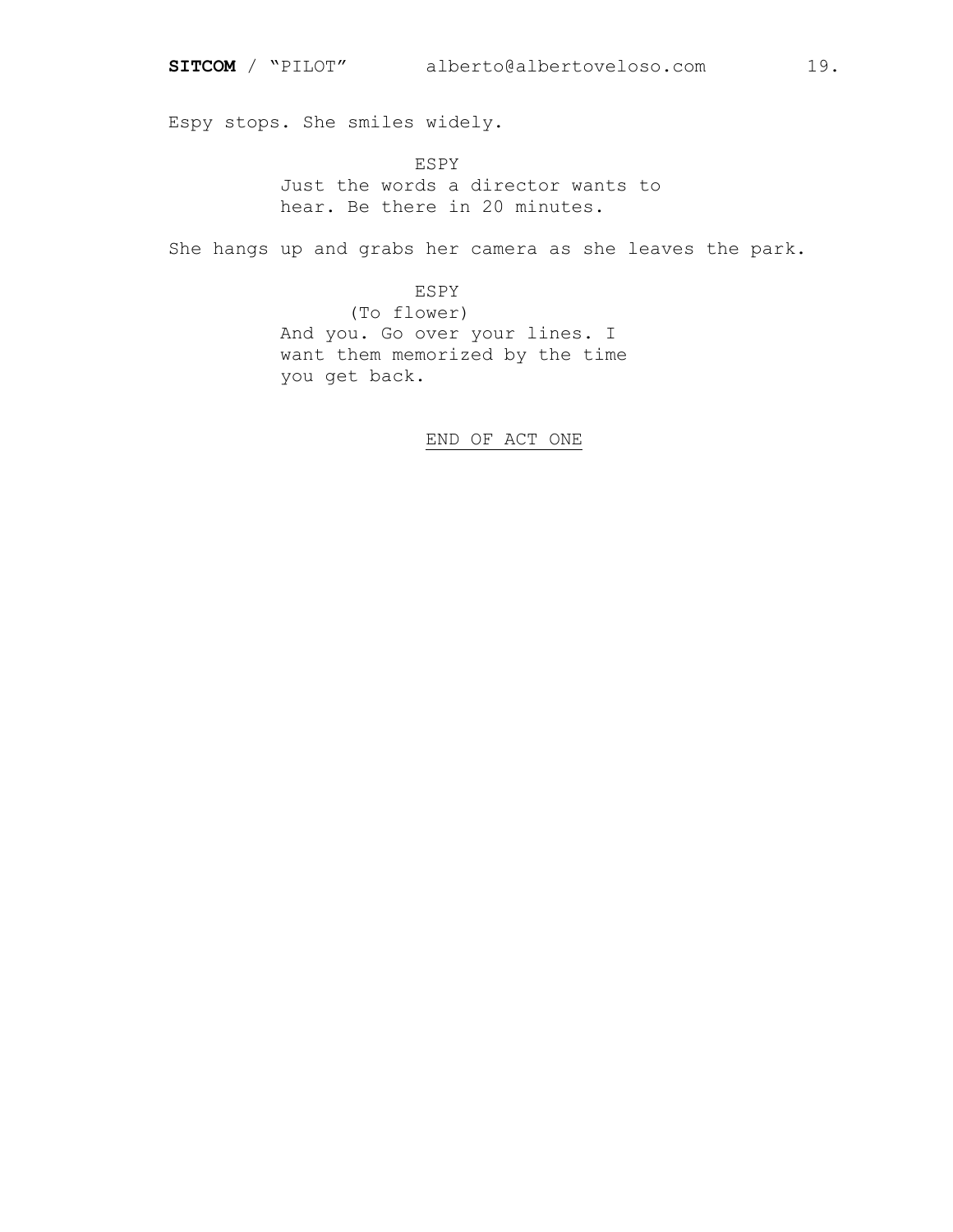## ACT TWO

## INT. TELEVISION STUDIO - DAY

Ronald is jittery. His left arm starts shaking, so he grabs it. But then he notices his right arm start to twitch, so he grabs it with his left hand, leaving his arms uncomfortably crossed.

Then his leg starts to shake. He crosses one leg over the other, and stands in the middle of the studio set like a twisted pretzel. Still, he's relieved. The twitching has stopped.

And then his head starts to shake.

RONALD

Okay, that's it! I need to calm down! I'm not going to get fired. It's all in my head. I just need to relax, and find my happy place. (Looking around) Where is it? Where are you, little happy place?

Sheryl is passing by.

 SHERYL Hi, Ronald. How are you?

 RONALD I'm fine, Ms. Higby. I'm just a little nervous about the new producer.

 SHERYL Oh, I know all about being nervous. I get anxious every time I step on set.

RONALD

Really?

SHERYL

Uh huh.

She leans in close to Ronald.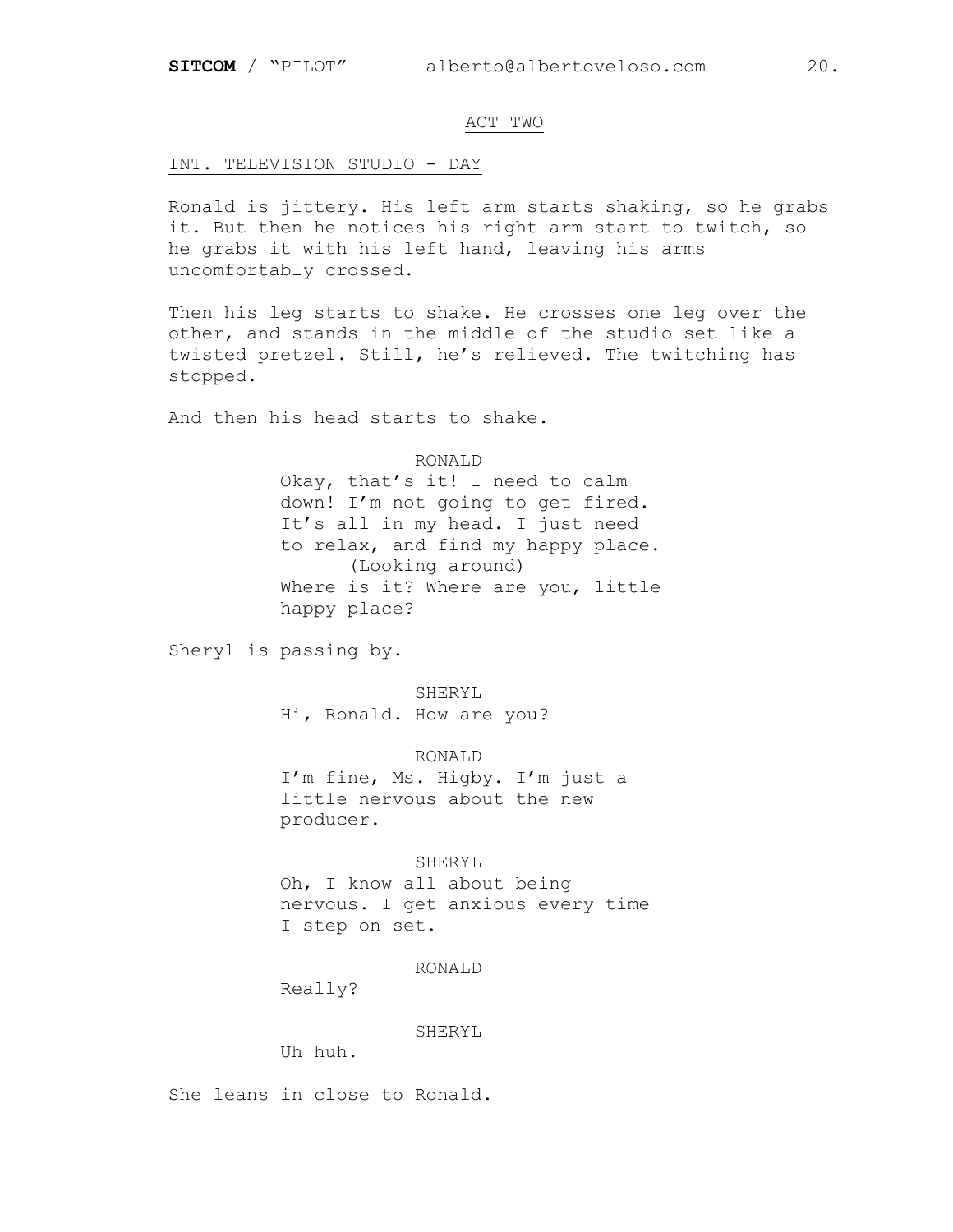SHERYL I have a secret ritual for fighting the jitters. Wanna know what it is?

## RONALD

 (Nodding) Very much.

## SHERYL

Well, first I close my eyes and take a deep breath.

She does just that. Ronald, hesitant at first, imitates her movements.

#### SHERYL

Then I find my inner harmony. The place inside myself where everything is balanced and whole.

She brings the palms of her hands over her head. Ronald follows suit.

#### SHERYL

And then, I start chanting the names of my favorite boy bands.

## RONALD

(Shocked)

What?

#### SHERYL

 (Chanting) BACKSTREET BOOOOOOOOYYYYYYYYSSSSS. OOOOOOOO-TOOOOOOOOWWWWWWNNNN.

## RONALD

But Ms. Higby, I don't think--

#### SHERYL

 (Interrupting) NNNNNNNNNN'SYYYYYYYYYYYNIC.

RONALD

Ms. Higby...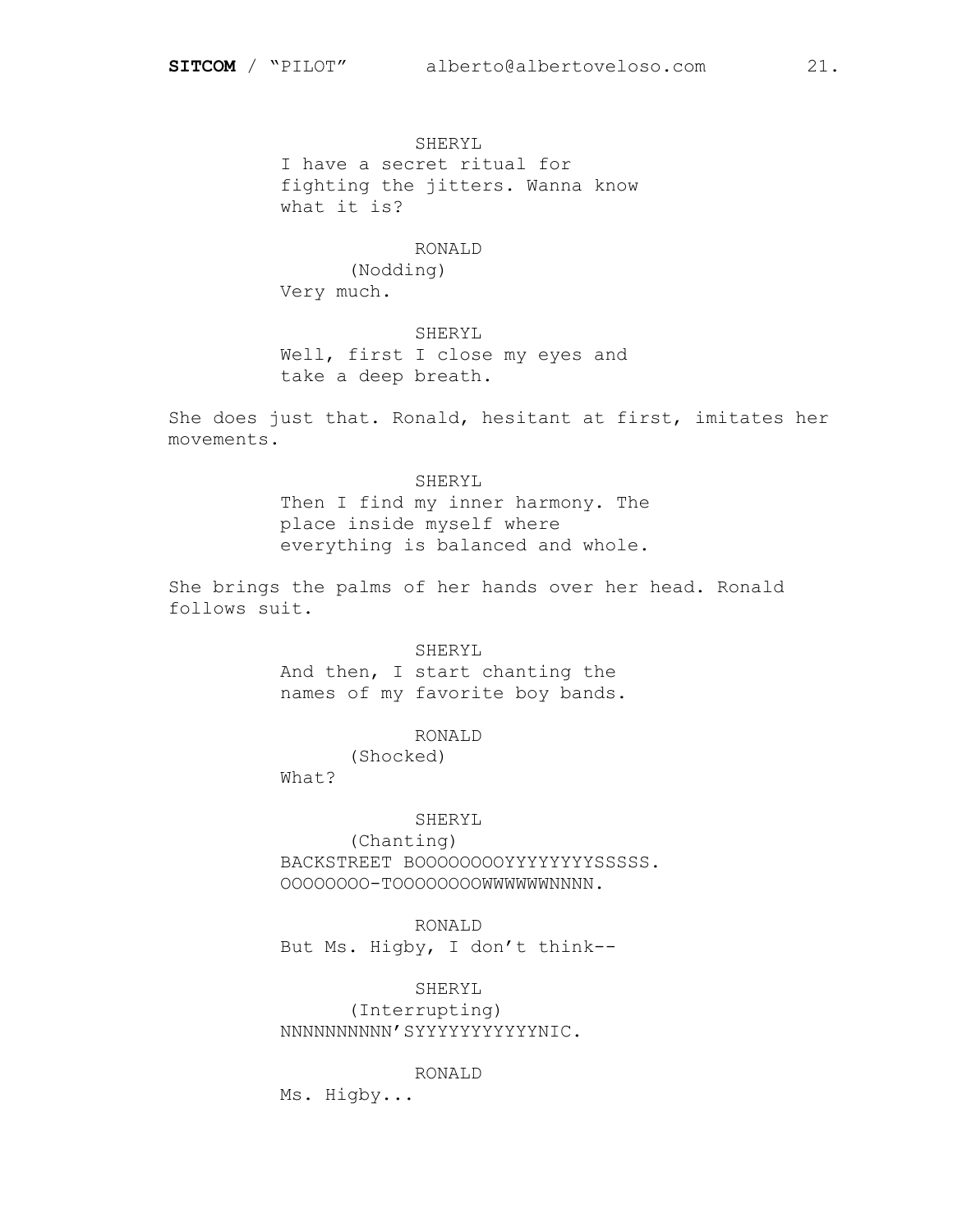She suddenly snaps out of her trance.

 SHERYL There we go. All better. It's a foolproof system.

 RONALD Um, thank you, Ms. Higby, for sharing that with me.

## SHERYL

Okey-doodle. Have a nice day!

Ronald is weirded out. He watches Sheryl leave, then he looks down and notices that his arm is twitching again. He grabs it and gazes around. He's all alone.

Slowly, he puts his arms over his head and closes his eyes.

 RONALD (Chanting) MENUUUUUUUUUUUDOOOOOOOOOO. NEW KIDS ON THE BLLLOOOOOOOOOOOOCKKKK.

Espy enters the studio and walks over to Ronald, since he's the only one present.

> ESPY Hello. Could you tell me--

 RONALD (Cutting her off) 98 DEGREEEEEEEEEESSSSSSSSS. (To himself) Wow, this really works.

ESPY

Um, excuse me. I just got hired. Could you tell me where to find the associate producer?

Ronald quickly snaps out of his trance.

 RONALD Ha Ha! I knew it! You're my replacement, aren't you?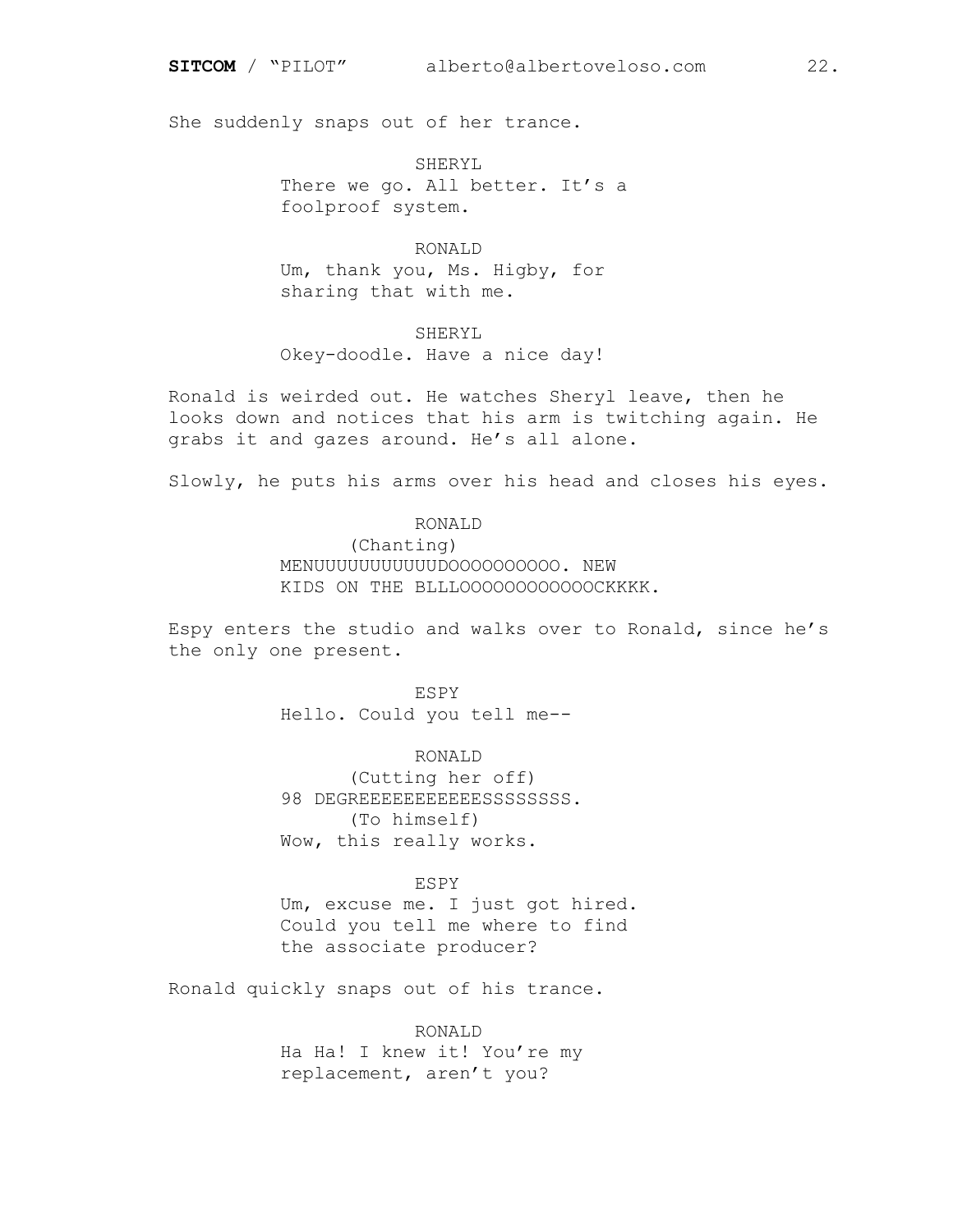ESPY No, I don't think--

 RONALD They think they can replace me? Me?! With some no good hussy to boot!

 ESPY (Offended) Excuse me?

### RONALD

Do you even know the F-Stop range? Or how to operate a Chapman Hustler? Do you know what the HMI in an HMI light stands for?

ESPY

Hydrargyrum medium-arc iodide.

 RONALD Ha! You are a she-devil, aren't you! Well, if they're going to hire a new camera operator, then they're going to have to find a new camera!

In his crazed, paranoiac fit, Ronald knocks over the new camera, which SMASHES on the ground.

> ESPY Oh, that's not good.

The rest of the crew, including David, come running at the sound of the CRASH.

DAVID

What happened?

RONALD

I ran into my replacement, that's what happened! You tried to pull a fast one on old Ron, but Ron pulled an even faster one!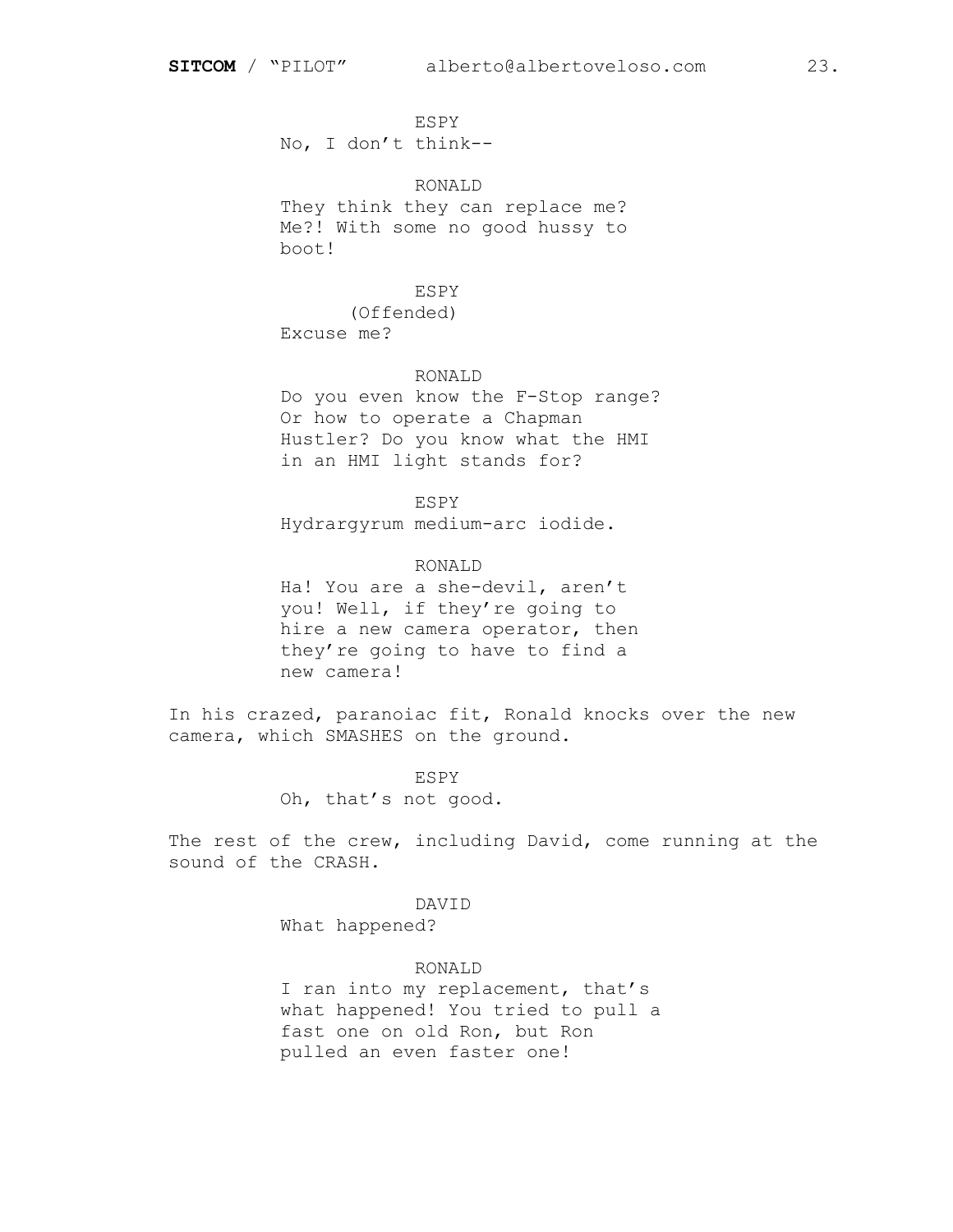DAVID Ronald, she's not your replacement. She's Ian's replacement. She's the new director.

#### RONALD

The new... Oh...

Suddenly cheerful, Ronald starts shaking Espy's hand.

 RONALD Well, it's a pleasure to meet you, Miss. I look forward to working with you.

 AMANDA I'd better call the cemetery.

 DAVID You want to bury the camera?

 AMANDA No. Your career.

 RONALD No worries. I can fix this.

Ronald starts assembling the broken pieces.

 HEATH Wow. He's a breaker and a fixer. Impressive!

 DAVID This is a disaster.

 AMANDA I'd say it's more of a catastrophe, really.

 DAVID I'm ruined. My first day on the job and I can't even tape the episode.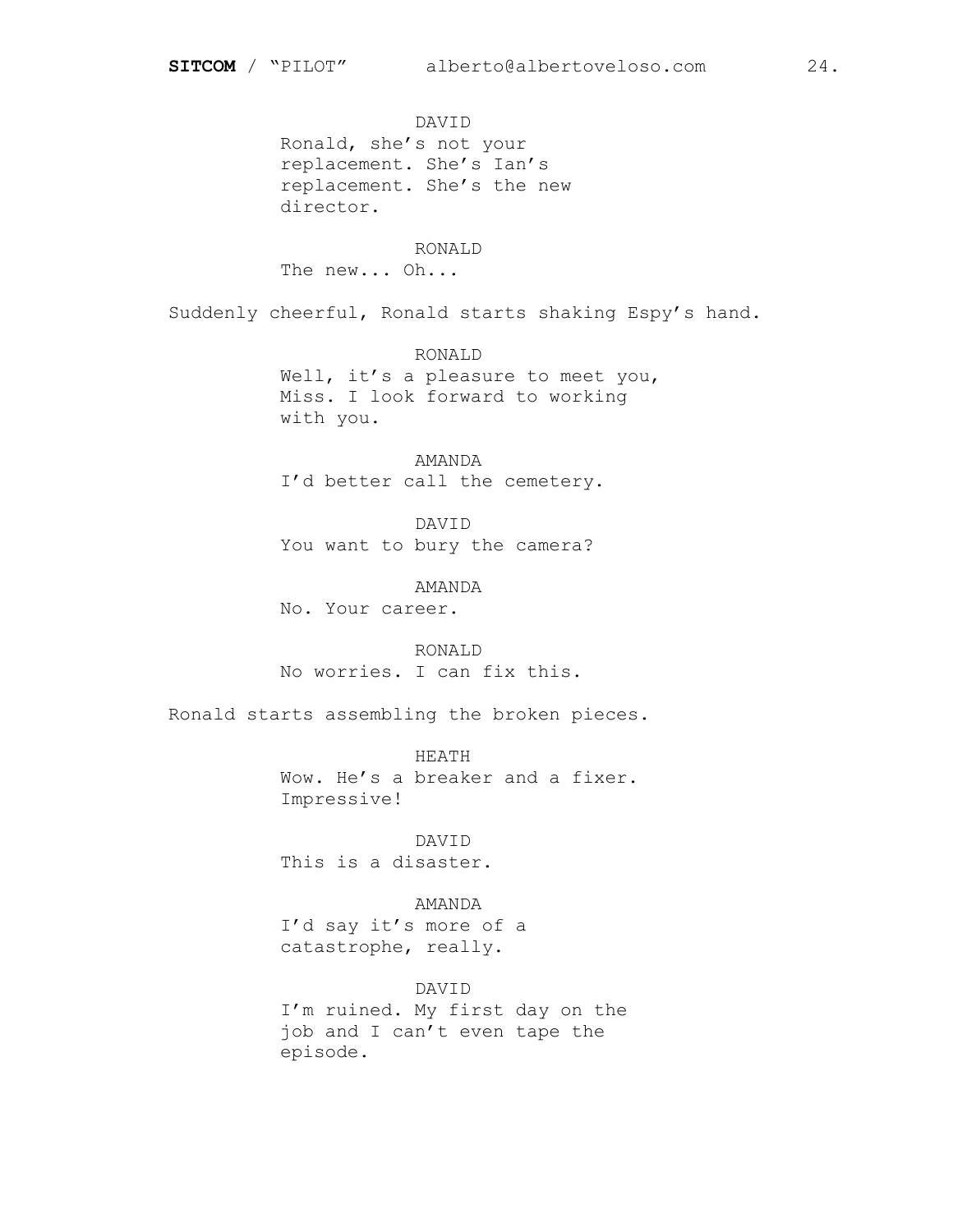HEATH Cheer up, boss. It isn't all that bad.

## DAVID

It isn't?

 HEATH No, wait, it is. I forgot about the dead director.

David, crestfallen, starts slouching back to his office.

DAVID

It's over.

Curtis, oblivious to what just happened, approaches David on his way to the office.

> CURTIS Excuse me, David. Would this be a bad time to talk about the artistic direction of the show?

## DAVID

 (In a daze) Everything I touch dies.

 CURTIS Alright, then. I'll take that as a yes.

Curtis leaves and David enters his...

INT. PRODUCER'S OFFICE - DAY

David enters like a depressed zombie. Espy follows him in.

 DAVID You were right, Espy.

 ESPY What do you mean?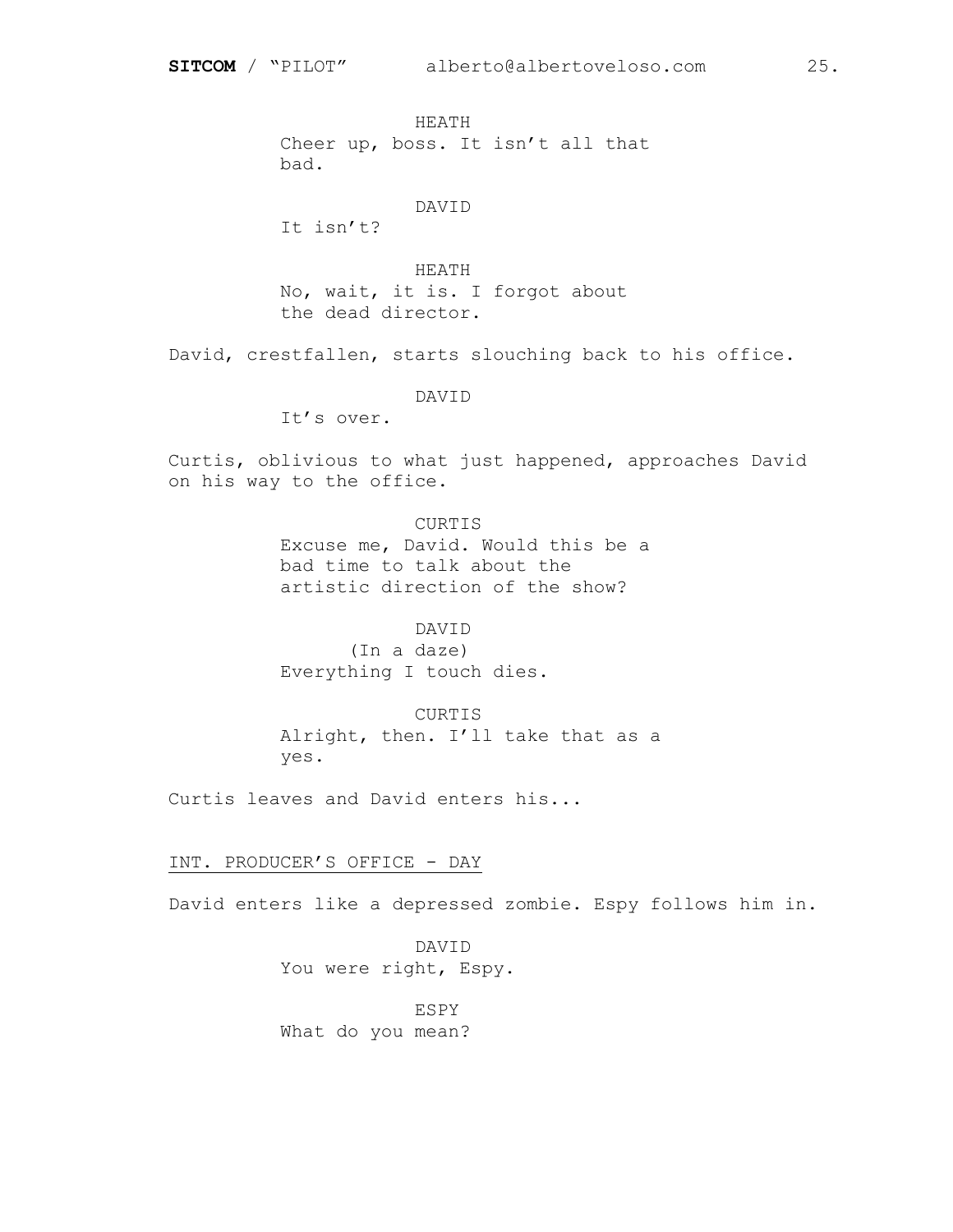DAVID I couldn't make it as a writer and now I've botched it as an A.P.

 ESPY I never said you couldn't make it as a writer.

## DAVID

My mistake. It was everyone else in the world that was right.

ESPY

You're too hard on yourself, David. You always were. I mean, everyone has setbacks their first day.

DAVID

Setbacks, yes. Body bags, no.

 ESPY Okay. Dead bodies aside, I believe in you. And I know you can help make this show great.

DAVID

Really?

ESPY

If I'm lying, may a champagne corkscrew strike me down where I stand.

David smiles and Espy does the same. Suddenly, Ronald comes rushing into the office.

> RONALD Good news, Mr. Wilder! I fixed the camera!

> > DAVID

 (Excited) Really?

 RONALD Uh huh. And now the bad news.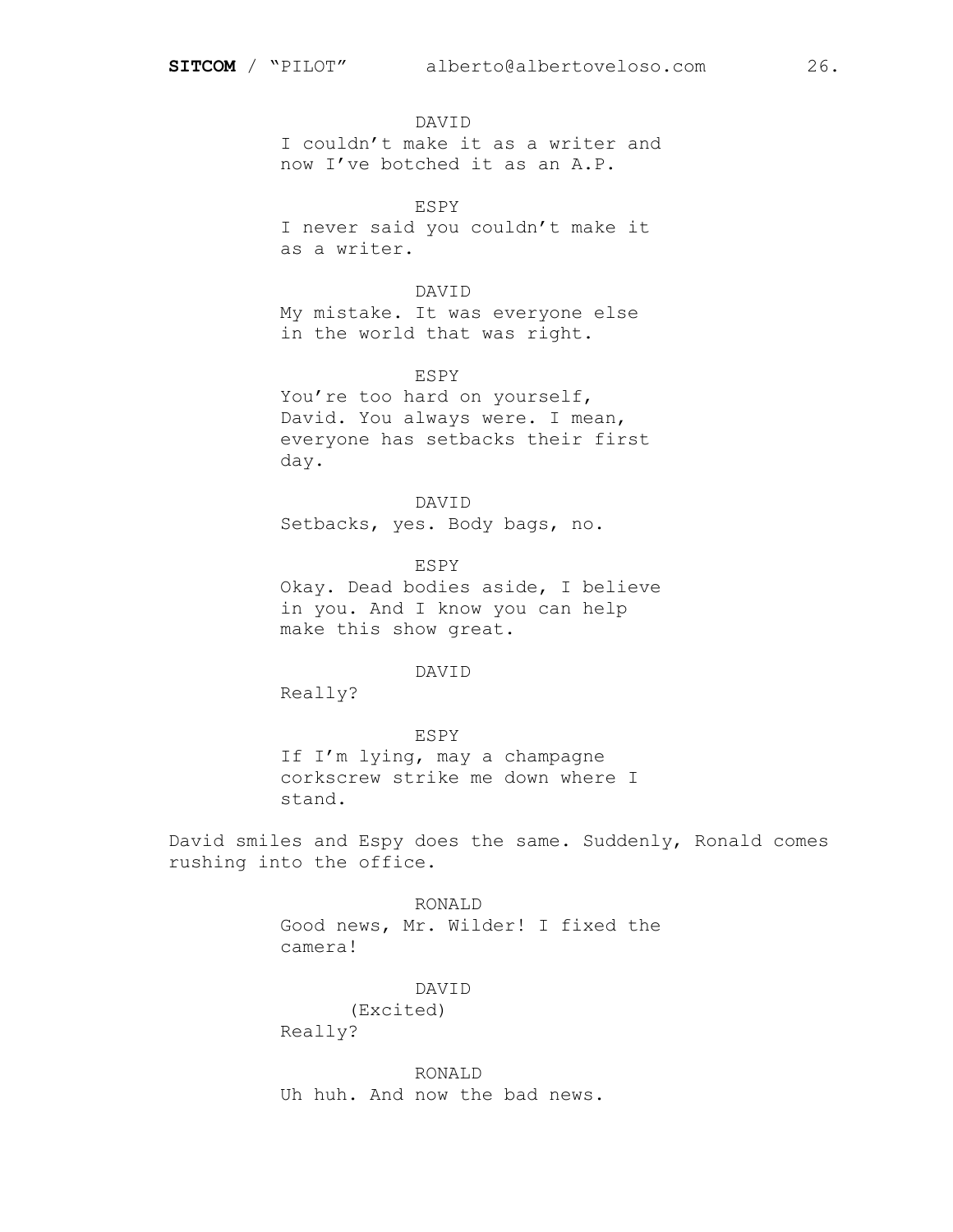DAVID What bad news? You didn't say anything about bad news.

## RONALD

I don't have to announce the bad news.

## DAVID

Yes, you do! You say, "I have good news and I have bad news." Then I get to pick which one I want to listen to first.

#### RONALD

But you already heard the good news.

#### DAVID

Well, yeah, I guess it doesn't work now.

ESPY

 (Exasperated) What's the bad news?

#### RONALD

The camera images are tainted green, and I can't get rid of it.

#### DAVID

Great. Will somebody please shoot me?

## RONALD

With the camera?

### DAVID

No, no. Something more lethal would be nice.

## ESPY

Put the suicidal thoughts on hold. I have an idea.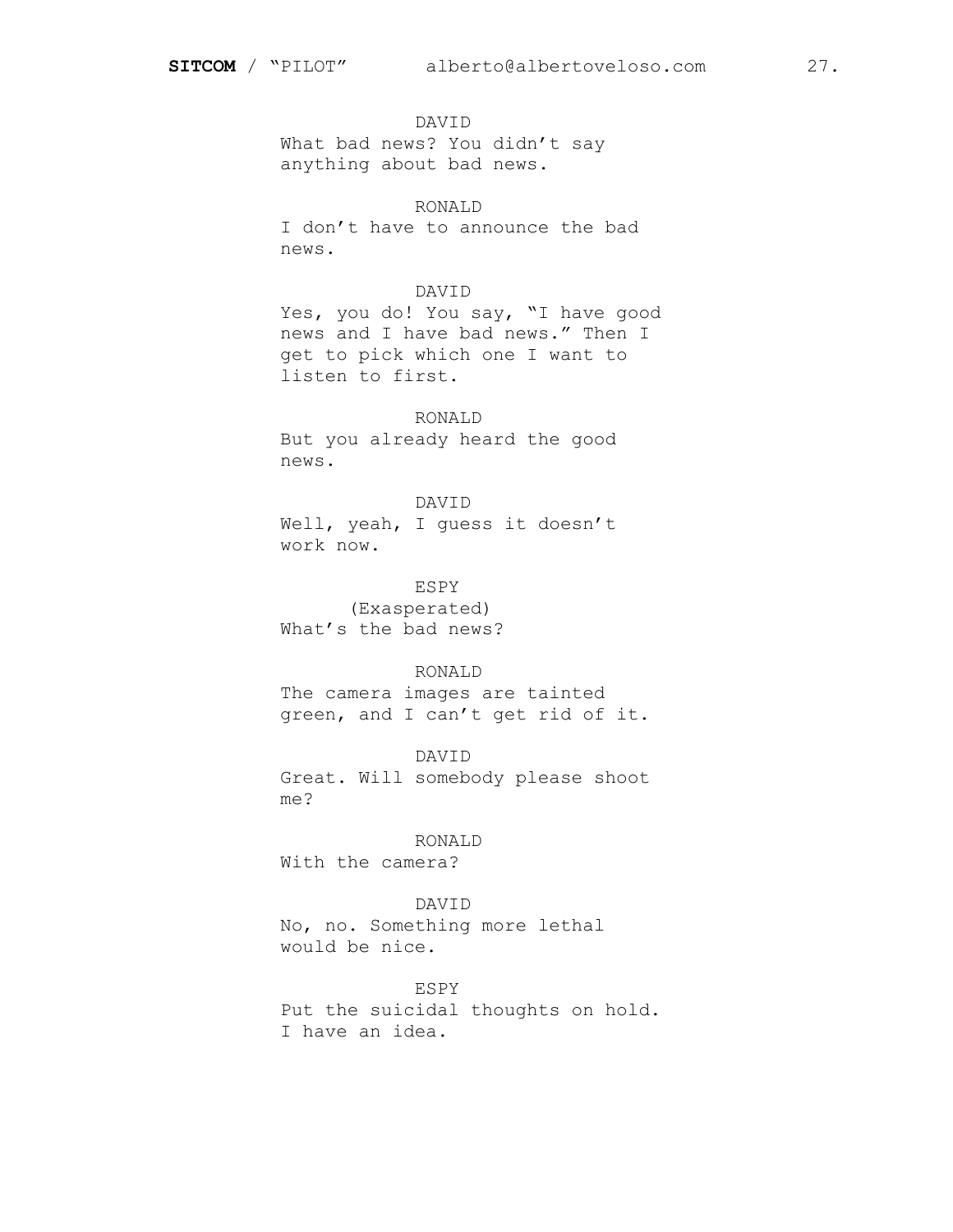## INT. TELEVISION STUDIO - LATER

A television on the set is playing the recently shot episode of "Jill & Bruce." The episode was shot completely in green.

## CURTIS

 (As Bruce) That's the last freaking time I eat tacos that smell like used motor oil.

The episode is shot through Bruce's POV. He sees everything as green because of food poisoning.

> SHERYL (As Jill) Are you okay, pookie bear?

CURTIS (Seeing Jill in green) Did you change your hair, and face, and skin...?

The entire crew and cast are watching the episode, along with the show's executive producer, Julius Lords.

Julius stares at the TV screen, deadpan, while David tries to read his face for a reaction.

The rest of the group is watching the episode in awe.

 SHERYL I can't believe she filmed the whole thing in green.

 HEATH I don't think I'm high enough for this.

 CURTIS (Satisfied) Now that's groundbreaking.

 JULIUS Turn it off. I've seen enough.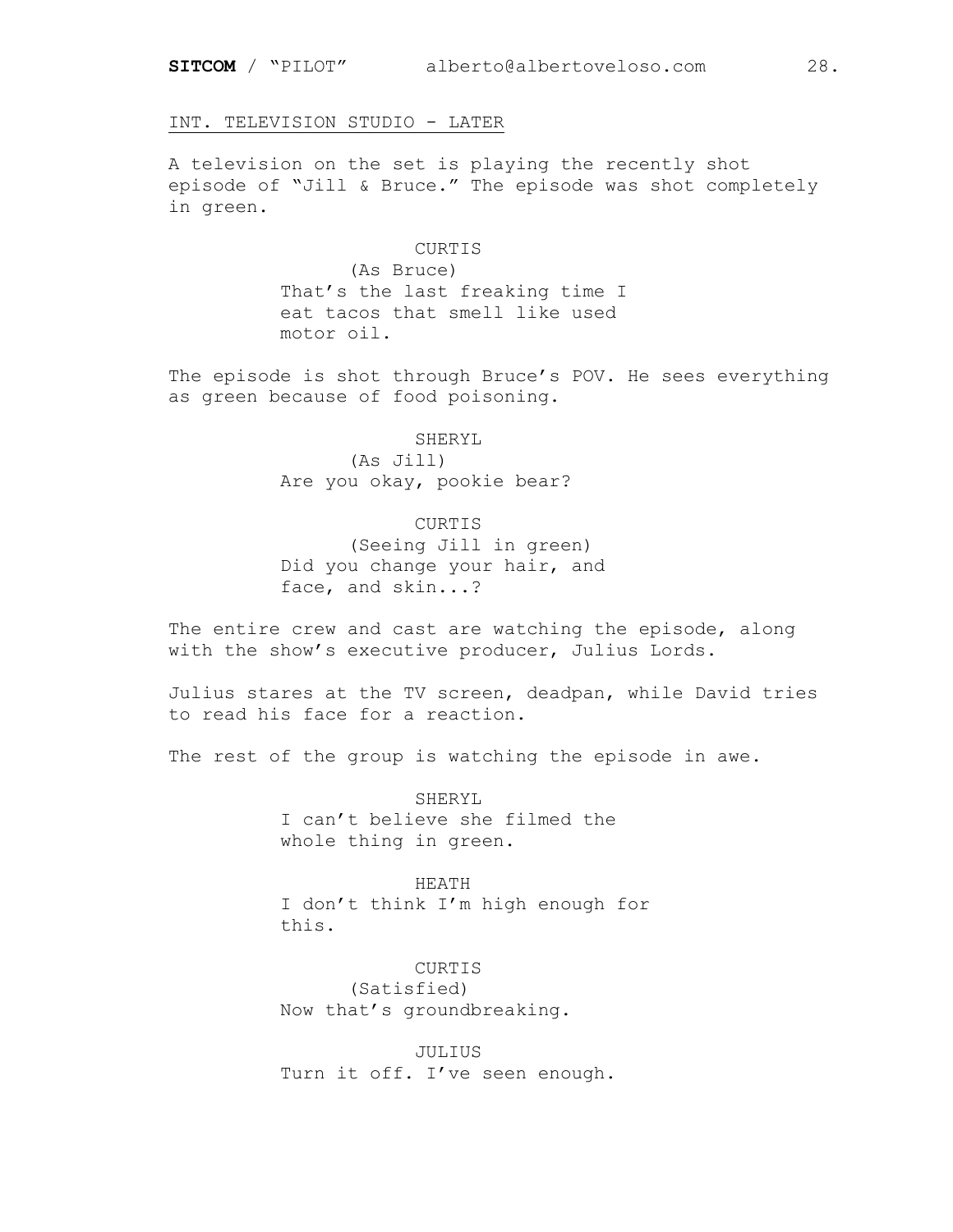Heath turns off the television. JULIUS Wilder? DAVID Yes, sir. JULIUS Was I sold a bad pouch of cocaine or was that episode taped entirely in green? DAVID Mr. Lords, I can explain. JULIUS (Sounding angry) Save it... (And then his voice softens) ...for TV Guide magazine. They're going to want to hear about it. That's exactly the type of ingenuity I expected when I brought you aboard. He puts his hands on David's shoulders. JULIUS I'd tell you I'm proud of you, but that's not really in my nature. DAVID Thank you, sir, but I can't take all the credit. The idea actually came from our director, Esperanza Rojas. Julius looks over at Espy and grins. JULIUS Beautiful and talented. I'm impressed.

 ESPY Sleazy and shallow. I'm not.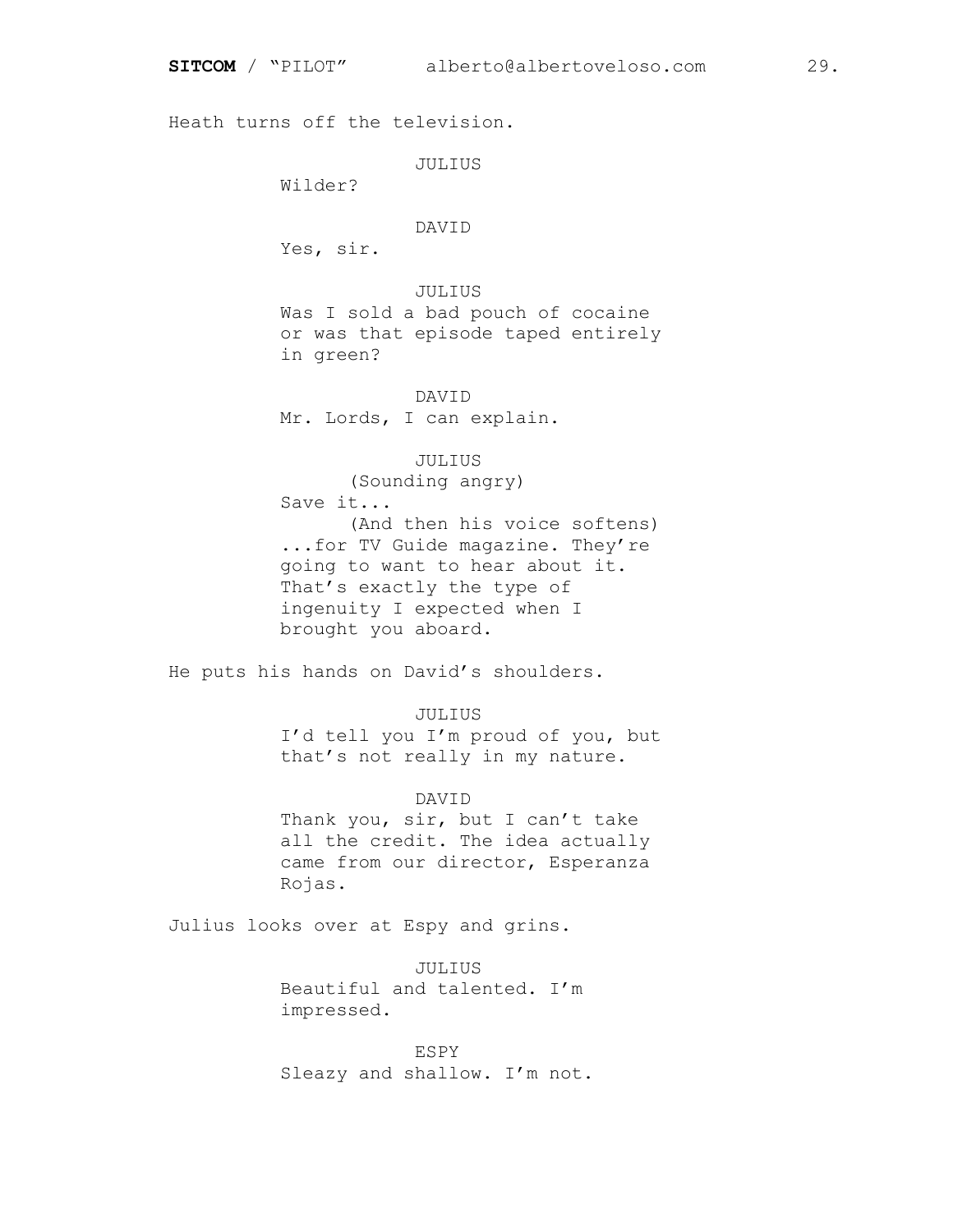JULIUS Ouch! Your words sting me to the core of my shallow, sleazy soul. Insults aside, good work...

He turns to the entire crew.

 JULIUS (CONT'D) ...all of you. Now, I gotta run. I have another massage; I mean I have another meeting, to attend.

Julius leaves. And the group breaks into a round of APPLAUSE.

#### CURTIS

To David!

The CHEERING continues. David smiles, all of the stress of the day turning into relief and pride. He looks over at Espy. They exchange tender glances.

EXT. PARK – NEXT DAY

Espy is once again behind the camera, shooting the same stubborn lily.

> ESPY Give me more emotion, damn it! Think Orson Welles in "Touch of Evil."

> DAVID (O.S.) I think you have to rethink your casting agency.

Espy turns and sees David standing behind her.

ESPY

If it isn't my favorite soulless corporate sellout.

DAVID

I come bearing gifts.

He holds up the paperwork that he brought with him.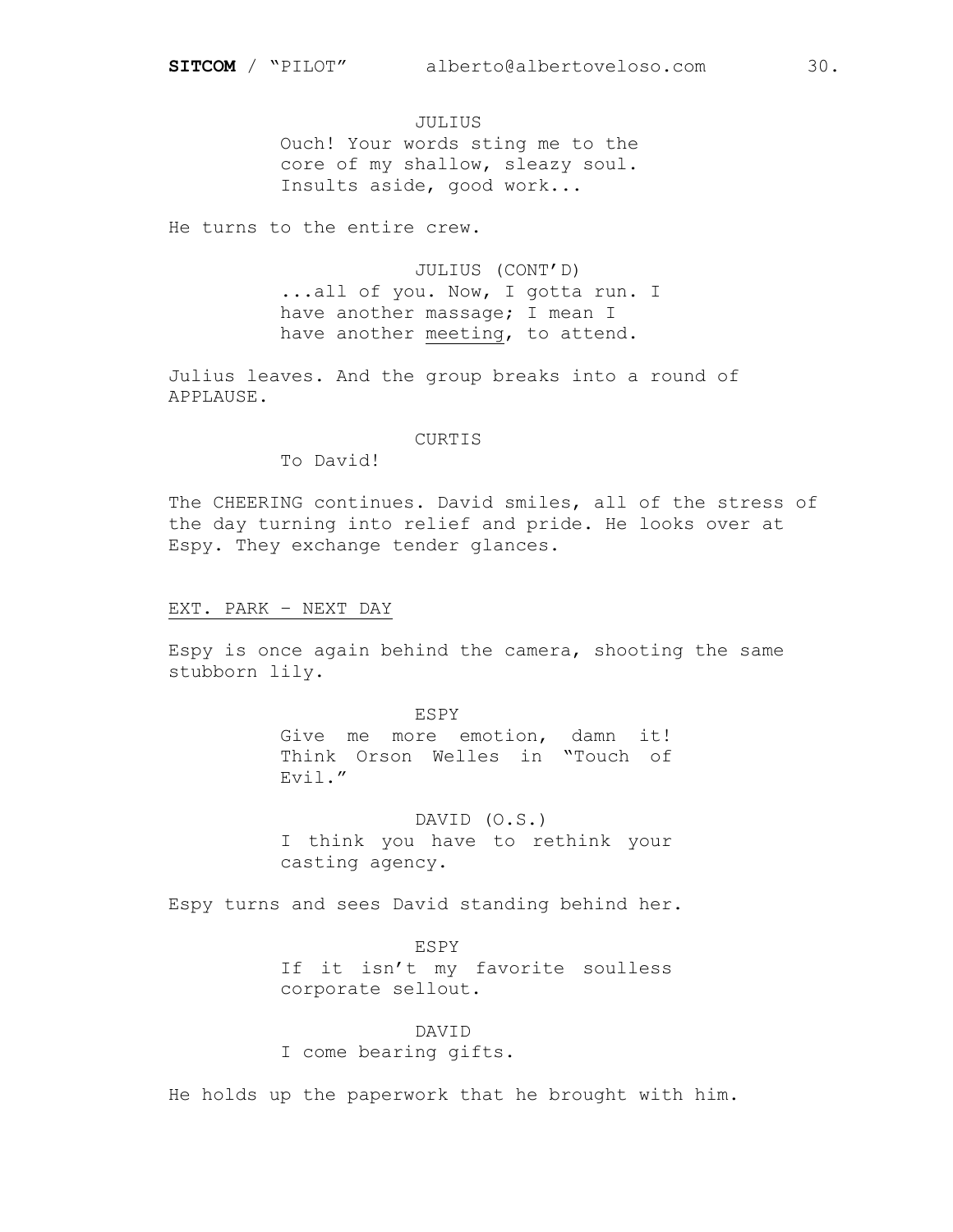DAVID A season long contract. Standard pay. And the magic words, full creative control.

 ESPY You know just what to say to a girl.

 DAVID Now speak the magic word. (Spelling it out)  $Y-E-S$ .

 ESPY. Okay. I'll do it.

DAVID

Great!

 ESPY But on one condition.

 DAVID Fine, I'll sleep with you. God, the things I have to do for this sitcom.

 ESPY Nope. I'm afraid it's worse than that. I'll direct, but the next episode has to be written by you.

David shakes his head in disbelief.

 DAVID You don't quit, do you?

 ESPY Not when I know I'm right.

DAVID

You have a deal.

They shake hands. Then Espy grabs her camera and they start walking away out of the park.